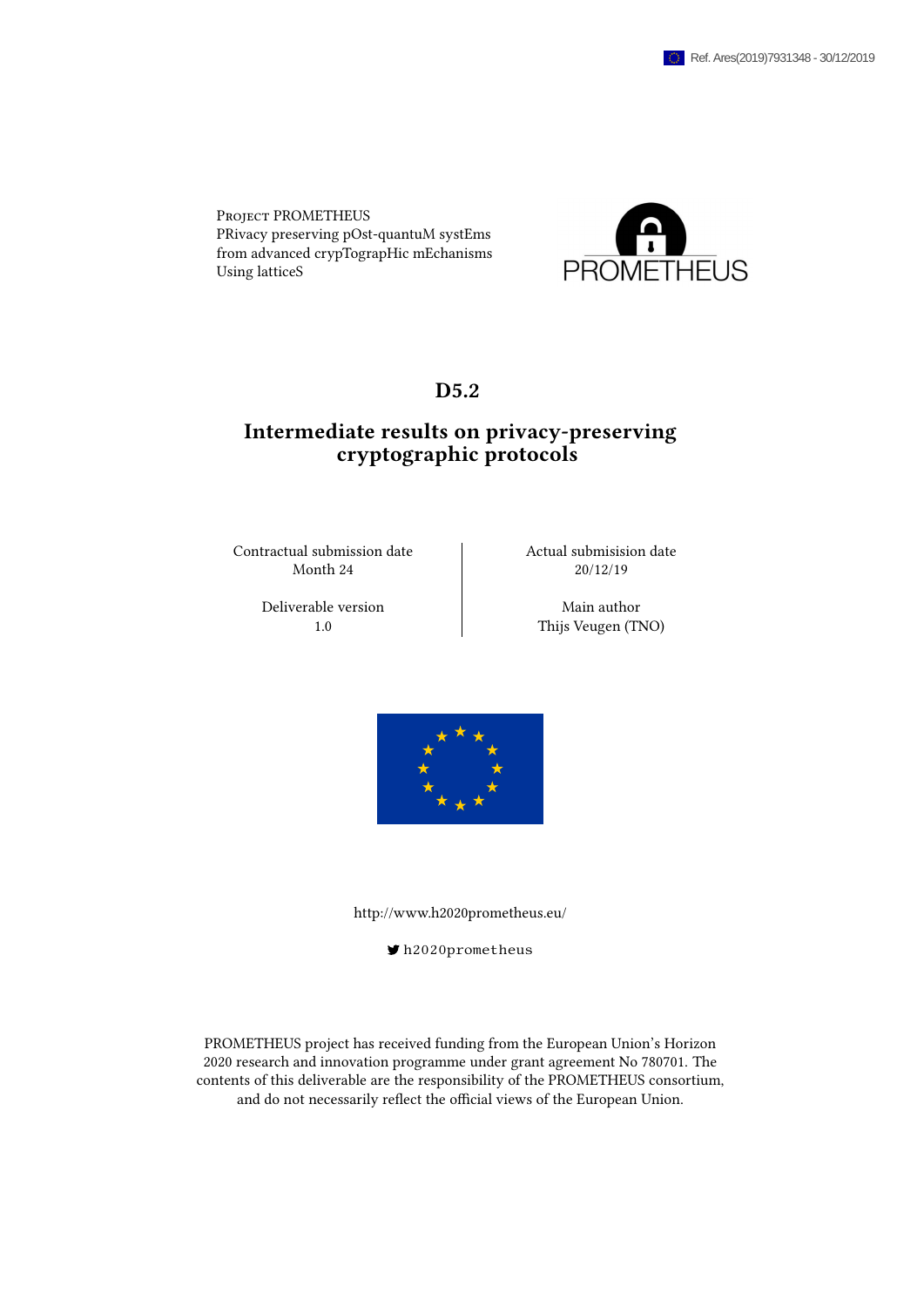## Document information

| Grant agreement no.   | 780701                                                                             |
|-----------------------|------------------------------------------------------------------------------------|
| Project acronym       | <b>PROMETHEUS</b>                                                                  |
| Project full title    | PRivacy preserving pOst-quantuM systEms from advanced                              |
|                       | crypTograpHic mEchanisms Using latticeS                                            |
| Type of action        | Research and Innovation Action (RIA)                                               |
| Topic                 | H2020-DS-06-2017-Cybersecurity PPP: Cryptography                                   |
| Project dates         | 1 <sup>st</sup> January 2018 (Month 1) / 31 <sup>st</sup> December 2021 (Month 48) |
| Duration              | 48 months                                                                          |
| Project URL           | http://www.h2020prometheus.eu/                                                     |
| EU Project Officer    | Carmen Ifrim                                                                       |
| Work package          | WP5 – Privacy-preserving protocols                                                 |
| Deliverable title     | Intermediate results on privacy-preserving cryptographic<br>protocols              |
| Deliverable no.       | D5.2                                                                               |
| Deliverable version   | 1.0                                                                                |
| Deliverable filename  | PROMETHEUS-780701-WP5-D5.2.pdf                                                     |
| Nature of deliverable | Report                                                                             |
| Dissemination level   | Public                                                                             |
| Number of pages       | 19                                                                                 |
| Responsible partner   | TNO (participant number 9)                                                         |
| Authors               | Thijs Veugen (TNO), Thomas Ricosset (THA) Olivier                                  |
|                       | Sanders (ORA) Javier Herranz (UPC)                                                 |

Abstract. This deliverable describes the progress that partners have achieved in the half-life of the project, regarding privacy-preserving lattice-based protocols for the domains: anonymous credentials, e-cash and e-democracy. The deliverable also contains the related problems that remain open, and that will be the object of research in the 24 remaining months.

Keywords: Anonymous credentials, e-cash, e-democracy.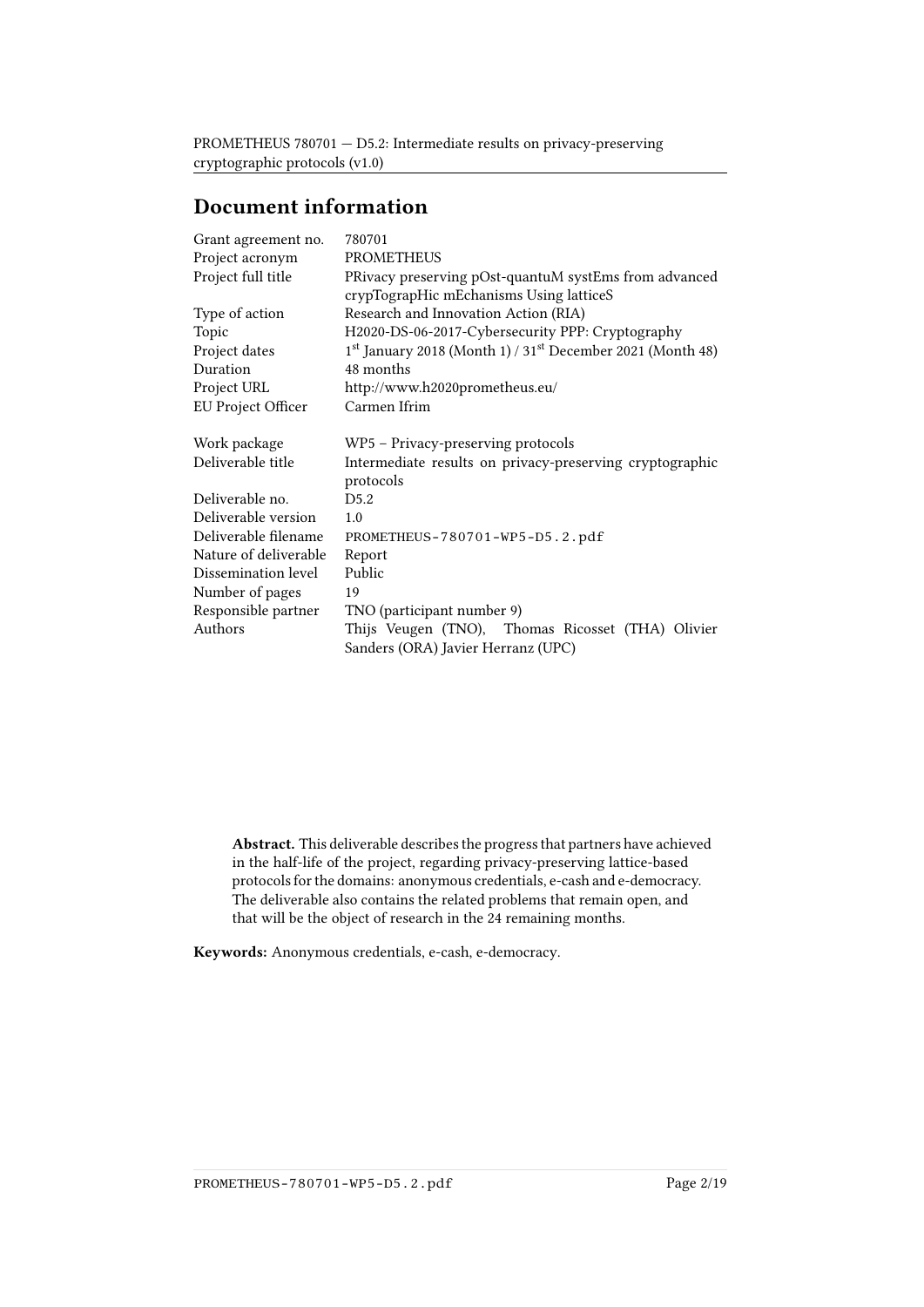# Signatures

| Written by  | Thijs Veugen                            |             | 20/12/19   |
|-------------|-----------------------------------------|-------------|------------|
| Reviewed by | Alon Rosen                              | <b>IDC</b>  | 17/12/19   |
| Reviewed by | Adria Rodriguez and Enrique Larraia     | SCYTL       | 17/12/19   |
| Approved by | Benoît Libert<br>as Project coordinator | <b>ENSL</b> | 23/12/2019 |
| Approved by | Sébastien Canard<br>as Technical leader | <b>ORA</b>  | 23/12/2019 |

## Partners

| ENS de Lyon                                                          |
|----------------------------------------------------------------------|
| Orange SA                                                            |
| Centrum voor Wiskunde en Informatica                                 |
| <b>IDC</b> Herzliva                                                  |
| Royal Holloway, University of London                                 |
| Ruhr-Universität Bochum                                              |
| Scytl Secure Electronic Voting, S.A.                                 |
| Thales Communications & Security S.A.S.                              |
| Nederlandse organisatie voor Toegepast-Natuurwetenschappelijk Onder- |
| zoek                                                                 |
| Universitat Politècnica de Catalunya · BarcelonaTech                 |
| Université de Rennes 1                                               |
| Weizmann Institute of Science                                        |
|                                                                      |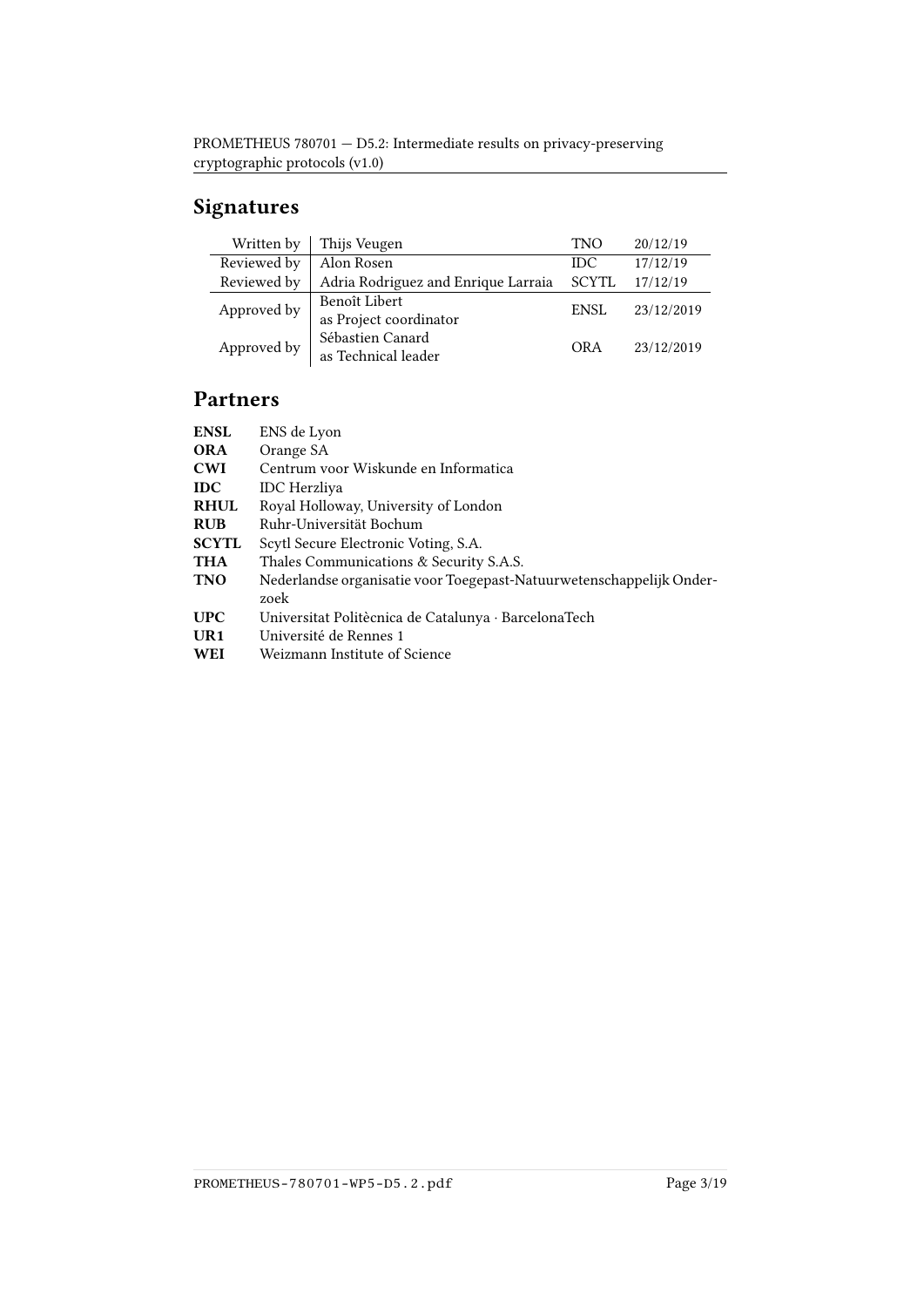# **Contents**

|                  | <b>Introduction</b>          |             |    |  |
|------------------|------------------------------|-------------|----|--|
| $\boldsymbol{2}$ | <b>Anonymous Credentials</b> |             |    |  |
|                  | 2.1                          |             | 5  |  |
|                  | 2.2                          |             | 6  |  |
|                  | 2.3                          |             | 9  |  |
| 3                | E-Cash                       |             | 9  |  |
|                  | 3.1                          |             | 9  |  |
|                  | 3.2                          |             | 10 |  |
|                  | 3.3                          |             | 12 |  |
| 4                |                              | E-Democracy | 12 |  |
|                  | 4.1                          |             | 12 |  |
|                  | 4.2                          |             | 13 |  |
|                  | 4.3                          |             | 15 |  |
|                  | 4.4                          |             | 16 |  |
| 5                | Conclusion                   |             | 16 |  |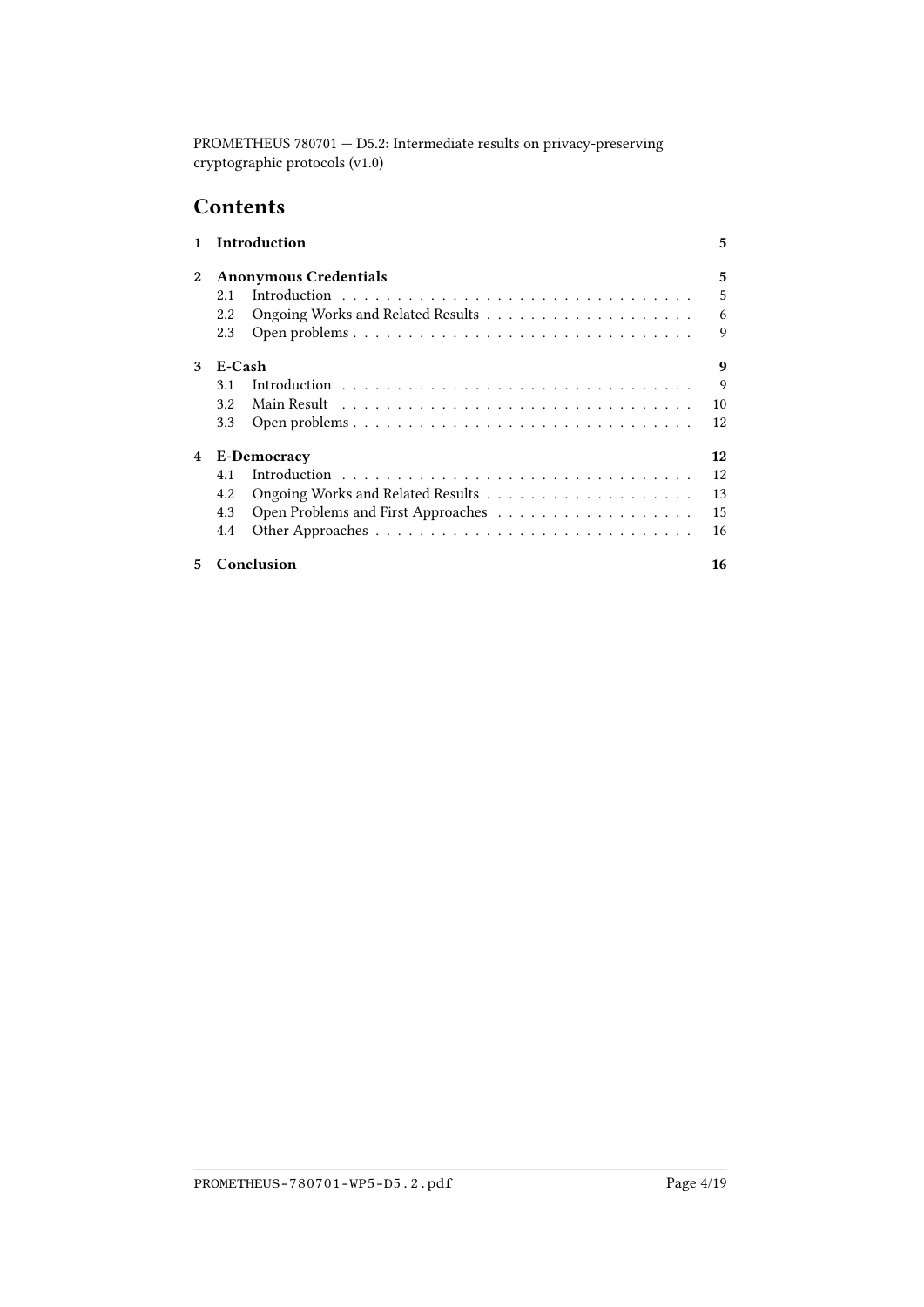## <span id="page-4-0"></span>1 Introduction

Within PROMETHEUS, WP5 deals with privacy-preserving cryptographic protocols for anonymous credentials, e-cash, and e-democracy. The protocols developed within WP5 are in relation with the building blocks produced in WP4. It aims at developing a specific cryptographic protocol related to anonymous credentials, electronic cash, and electronic voting. The design and implementation are then given on input to the use cases in WP6. The purpose of this document is to describe the intermediate results we have obtained so far within this work package, in order to prepare the use case specifications that are due in one year. As we will see, the way to proceed are different from one task to another, depending on the maturity of the cryptographic protocol we have studied.

Within anonymous credentials, we are working on the way to design and/or improve the cryptographic building blocks that form the basis of all existing anonymous credential systems: group signatures, blind signatures and zerk-knowledge proofs. our main purpose is to significantly reduce the efficiency gap between post-quantum candidates and those based on discrete logarithms. In particular, it aims to design solutions that rely on more efficient zero-knowledge proofs techniques, compatible with our needs.

In the context of e-cash, the maturity is less important and we have been obliged to put the things out to dene a general framework for e-cash. This has given a significant paper in one of the major conference in cryptography, and has also permit us to better understand how to proceed and which primitives we need for our purpose.

Regarding e-voting and variants, we have worked on existing frameworks, taken from the literature, and based on several existing lattice-based cryptographic primitives. We have worked on the missing ones, and the way to put things together so as to obtain the best secure and efficient e-voting system based on lattices. We have in particular obtained a signicant result on the way to improve the mix-net approach.

These three domains will now be presented independently, leading to three main sections. Each section will be organized differently, depending on the level of maturity of the work that has been done since the beginning of the project. We more or less first introduce the context, the concrete goals and the main way to design such systems. This first step gives, from deliverable D5.1, the main possible approaches. Next, we give some obtained results or ongoing works related to the primitives, as achieved during the first half of our project. This is also done in relation with the work done in WP4, so that we here recall (but not give details) of some results that are fully given in deliverable D4.1. Finally, we describe some remaining open problems that will be investigated in the second half of our project.

## <span id="page-4-1"></span>2 Anonymous Credentials

### <span id="page-4-2"></span>2.1 Introduction

Digital signatures are a widely used cryptographic tool in our everyday life. We here focus on the use of digital signatures in credential systems where a user gets some certified credentials issued by some organization. These certified credentials enable the user to prove access rights, get some advantages, or anything else which requires authentication. Anonymous credential systems [?] allow users to prove possession of credentials in an anonymous way. When a credential is shown, a proof of possession is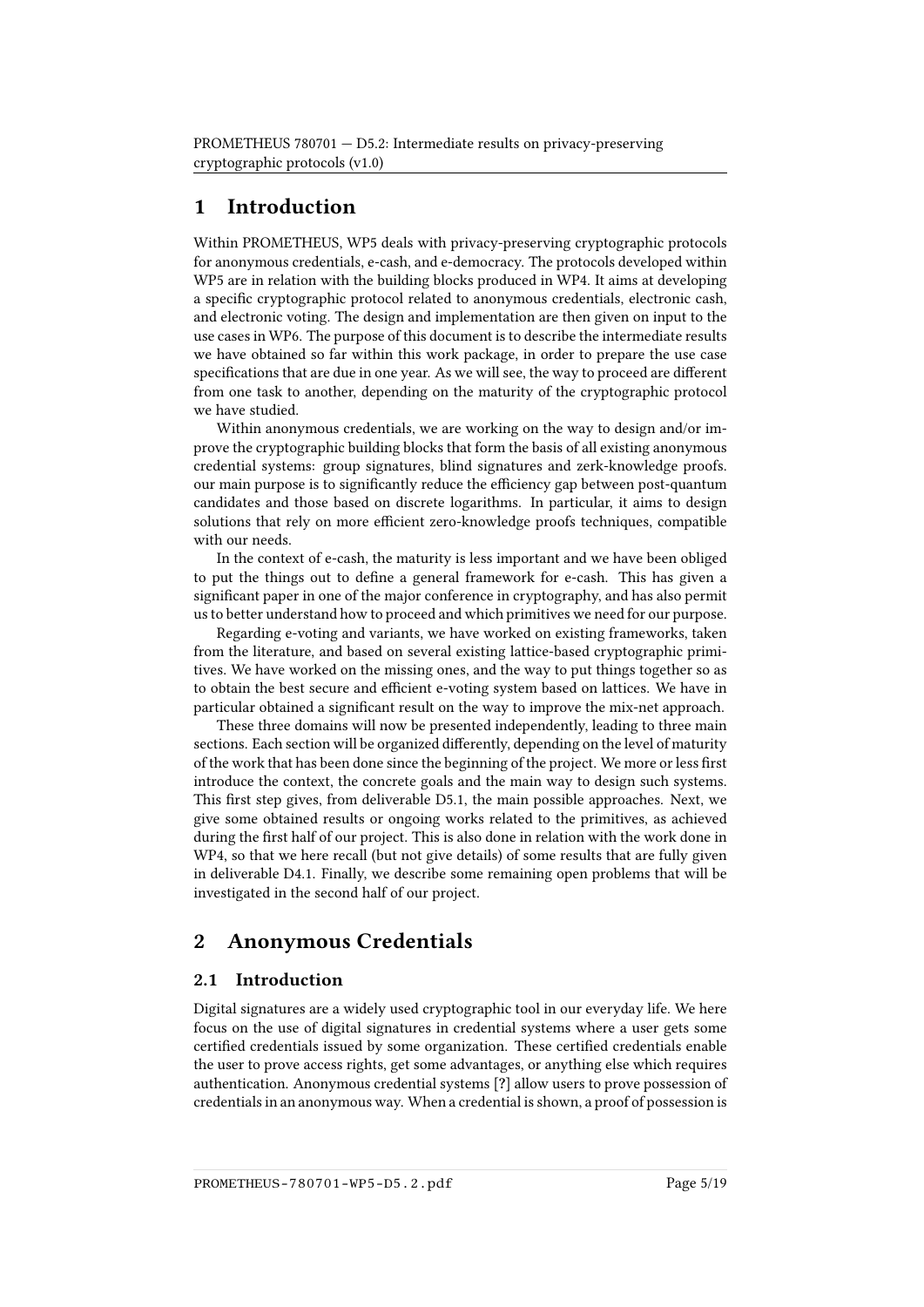done without leaking (even for the issuing organization) any knowledge about neither the owner of the credential, nor the credential itself.

Several ways exist to design anonymous credential systems. The most common ones are based on either the use of group signatures (or some close variants)or on blind signatures.

- In a group signature scheme, any member of the group can sign messages on behalf of the group. Such signature remains anonymous and unlinkable for anyone except a designated authority (sometime called the Opener) who has the ability to identify the signer. The group is typically controlled by some Issuer that handles enrolment of members. It is then necessary for a user to interact with such Issuer to become a group member, and then be allowed to sign messages anonymously. An anonymous credential is a natural extension of group signatures, permitting a user to interact with an Issuer (the above organization) in order to sign (or prove the possession) on behalf of the group of users having the same credential. Having a group signature scheme is then a possible first step to obtain an anonymous credential system.
- A blind signature scheme permits a user to obtain a signature on a chosen message by interacting with a signing authority. The main difference with a classical signature is that at the end of the signature generation, the authority has never seen the message and is not able to link the signature outputted by the user to its corresponding view of the interactions. Thus, the user is anonymous among the set of users having requesting a signature to this authority. In an anonymous credential system, the organization plays the role of the signer and the user can then obtain a credential, as a signature, that can be used anonymously to prove possession of a certified credential.

But this is definitely not enough to have a group or a blind signature scheme to obtain an anonymous credential. As explained above (and also in D5.1), an anonymous credential system is much more expressive that those two building blocks, so that it is necessary to work on them to obtain what is needed. Moreover, in some situations (see e.g., D6.3 on Anonymous credential use case requirements), a credential is not directly given, but only used to prove that it satisfy some requested requirement, such as for example being under 25. This is typically done using zero-knwoledge proofs of knowledge that the non-revealed credential, that has been signed by some organization, verifies the requested property.

In order to provide a lattice-based anonymous credential system, one possible option is to work on lattice-based group and blind signature schemes, and also on lattice-based zero-knowledge proofs. Several options have been considered so far, and there are several ongoing works.

### <span id="page-5-0"></span>2.2 Ongoing Works and Related Results

As part of the PROMETHEUS work, several works are in progress that are given. Even if most of them have not yet given concrete publications, some are currently in submission and will certainly be published before the end of the project.

#### 2.2.1 Towards practical lattice-based anonymous credentials

Thales (THA) is currently running an internal project (with a research internship) to study recent lattice-based privacy-preserving primitives and efficient group signa-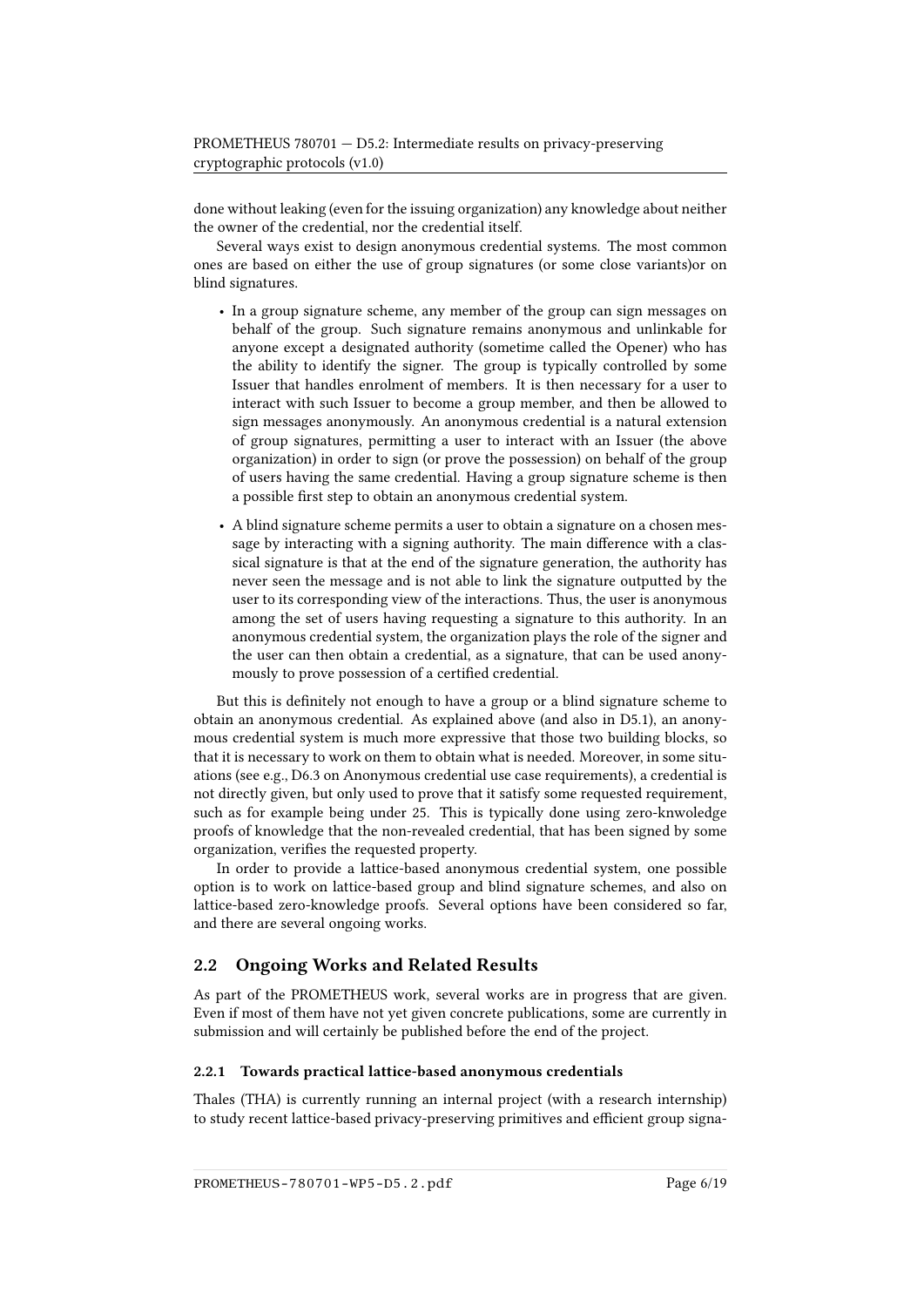tures to determine how they could be used in the construction of anonymous credentials protocols. The lattice-based anonymous credential protocol developed by THA is based on two specific cryptographic primitives: a signature scheme and a verifiable encryption scheme, which are both described in [\[dLS18\]](#page-17-0). The encryption scheme is said to be verifiable in the sense that its decryption step is coupled with a NIZK proof allowing to ensure that the decryption is known by the user without requiring to disclose the plaintext.

The group signature scheme presented in [\[dLS18\]](#page-17-0) leverages new zero-knowledge proofs to provide an efficient lattice-based group signature scheme. It consists of a selectively secure signature scheme in which the adversary must declare the forgery message before seeing the public key. Such a scheme can be converted to a standard signature scheme provided that the size of the message space is limited. To overcome this constraint, the authors chose to strategically pick small subsets of their message space, where they are able to exhibit efficient zero-knowledge proofs of membership. Their scheme, although efficiently running on a laptop in the form of a C implementation, suffers from several drawbacks as a lack of tight security proofs and low flexibility.

In  $[YAZ^+19]$  $[YAZ^+19]$ , the authors present new Zero-Knowledge Arguments of Knowledge (ZKAoKs) of quadratically constrained variables that describe the solution of a system of linear equations, allowing them to construct several privacy-preserving primitives including a range proof protocol. They are able to provide tight security proofs but are limited to the case of unstructured lattices.

In this study, primitives from [\[dLS18\]](#page-17-0) and [\[YAZ](#page-18-0)<sup>+</sup>19] have been integrated into a new anonymous credential protocol that enables to gradually choose how much of the authenticated value is revealed. Thanks to the addition of range proofs, the user can choose between disclosing the value of the proven attribute, revealing only an interval where this value lies, or hiding it completely. Moreover, several values can be jointly sent for verification. Lastly, users can be added to the group as long as it doesn't exceed the maximal size of  $2^{40}$  users.

#### 2.2.2 Improving Group and Blind Signature Schemes

Group signature without zero-knowledge proofs. A recent paper by Katsumata and Yamada [\[KY19\]](#page-17-1) proposed to remove the need for zero-knowledge proofs in group signatures by using attribute-based signatures. This has a direct application in the design of post-quantum anonymous credential systems since group signatures and anonymous credentials are closely related. The main problem of this construction is that both the public key and the signature size are proportional to the number of users in the group, which makes the scheme quite inefficient in practice. Even if they propose a variant for which those parameters are independent of the number of users in the system, the construction is secure under non-standard lattice-based assumptions (namely the subexponential hardness of the SIS problem).

On this subject, ORA and UR1 recently started to work on an improvement of this new group signature scheme. The main difference is the attribute based signature which will no more be based on a Bonsai Trees based signature [\[CHKP12\]](#page-17-2) but rather on an merkle type scheme.

In parallel, UPC is currently working on the design of attribute-based signatures instantiated from ideal lattices, in order to improve the construction from Kaafarani and Katsumata (PKC 2018).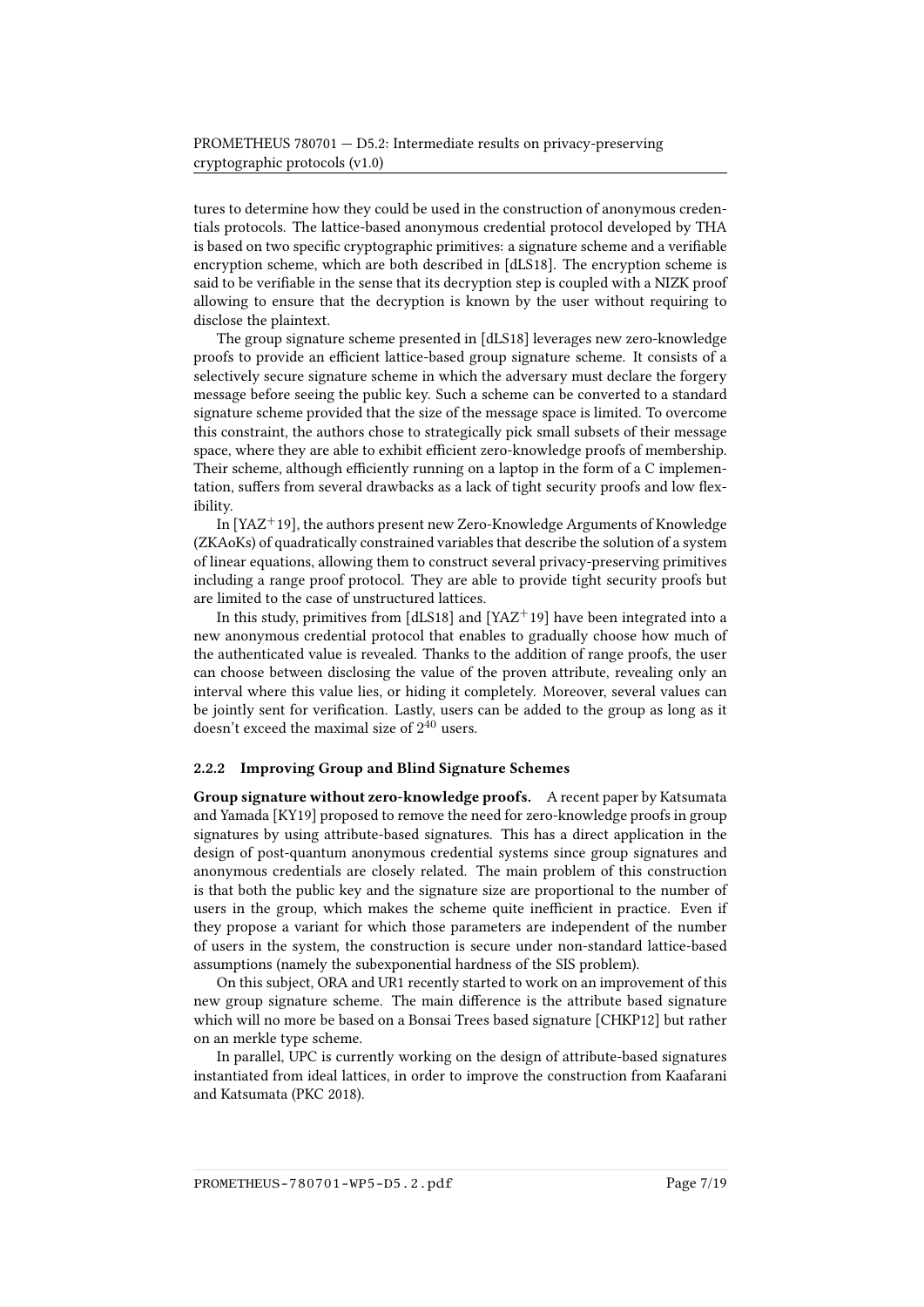More efficient group-signature based anonymous credential systems. One possibility we are also exploring is to construct an efficient group signature scheme based on the ZKAoKs of [\[YAZ](#page-18-0)+19]. This would allow tight security reductions and flexible parameters. The second step is then to depart from it to construct a new anonymous credential protocol. Thanks to a better tuning of the rejection sampling algorithm used in that protocol and by lowering the occurrences of this algorithm we expect a significant gain in the execution time of the showing protocol.

Lattice-based blind signatures. ORA and UR1 is also working on a new blind signature scheme, which follows the initial Rückert [\[Rüc10\]](#page-18-1) scheme. In fact, there are two restarts during Rückert' signing process, leading to a signature generated after  $\exp^{2/\phi}, \phi \in [1, 15] \cap \mathbb{Z}$  trials in average. Our main objective is then to find more efficient alternatives to the problems such restarts are solving. We then use several tricks to reach our goal and design a more efficient blind signature scheme:

- $\bullet$  we first replace all the uniform sampling distributions by gaussian distributions, which permits us to benefit better parameters and a more efficient rejection sampling, compared to the Rückert scheme;
- we then make use of the ring version of the efficient trapdoor function due to [\[MP12,](#page-18-2) [GM18\]](#page-17-3), in order to sample elements on the kernel of a public matrix A. Instead of generating a new challenge or an ephemeral vector in case of error, as it is done in the first restart from scratch of Rückert scheme, the signer can execute some rejection sampling to efficiently output a signature where the secret key is always sufficiently hidden;
- we add an oversized vector, compared to the signature sent by the signer, which is generated by the user, thanks to statistical distances between gaussian distribution centered on 0 and gaussian distribution centered on a vector v. This naturally hides the information that can later be used by the signer to recognize the outputted blind signature, since the final signature distribution does not depend on the signature outputted by the signer. The consequence is that we do not need anymore Rückert' second restart from scratch, that has exactly the same objective;
- we finally remark that the removal of the trigger restarts leads to the uselessness of a commitment initially computed by the user during the challenge generation step.

We are also working on a partially blind variant of our scheme, which is necessary in a blind signature based anonymous credential as for the organization to verify some part of the issued credential. The key idea is that the signer generates a GPV signature [\[GPV08\]](#page-17-4) of the known information. Concretely, the signer uses the pre-sampling technique on the value  $\mathcal{F}(\text{info}) = \mathbf{x}$ , and computes the pre-sample **u** verifying  $\mathbf{A} \cdot \mathbf{u} = \mathbf{x}$ . This element **u** is added in the signature generated by the signer. Then it suffices to subtract this hash value  $\mathcal{F}$ (info) in the verification step to get a signing and verification protocol very similar to the classical blind variant, but that now includes the common information.

#### 2.2.3 Improving Zero-Knowledge Proofs

Part of the PROMETHEUS consortium, including ENS de Lyon (ENSL), Orange SA (ORA), THA and UR1, have been exploring the possibility of making the specific non-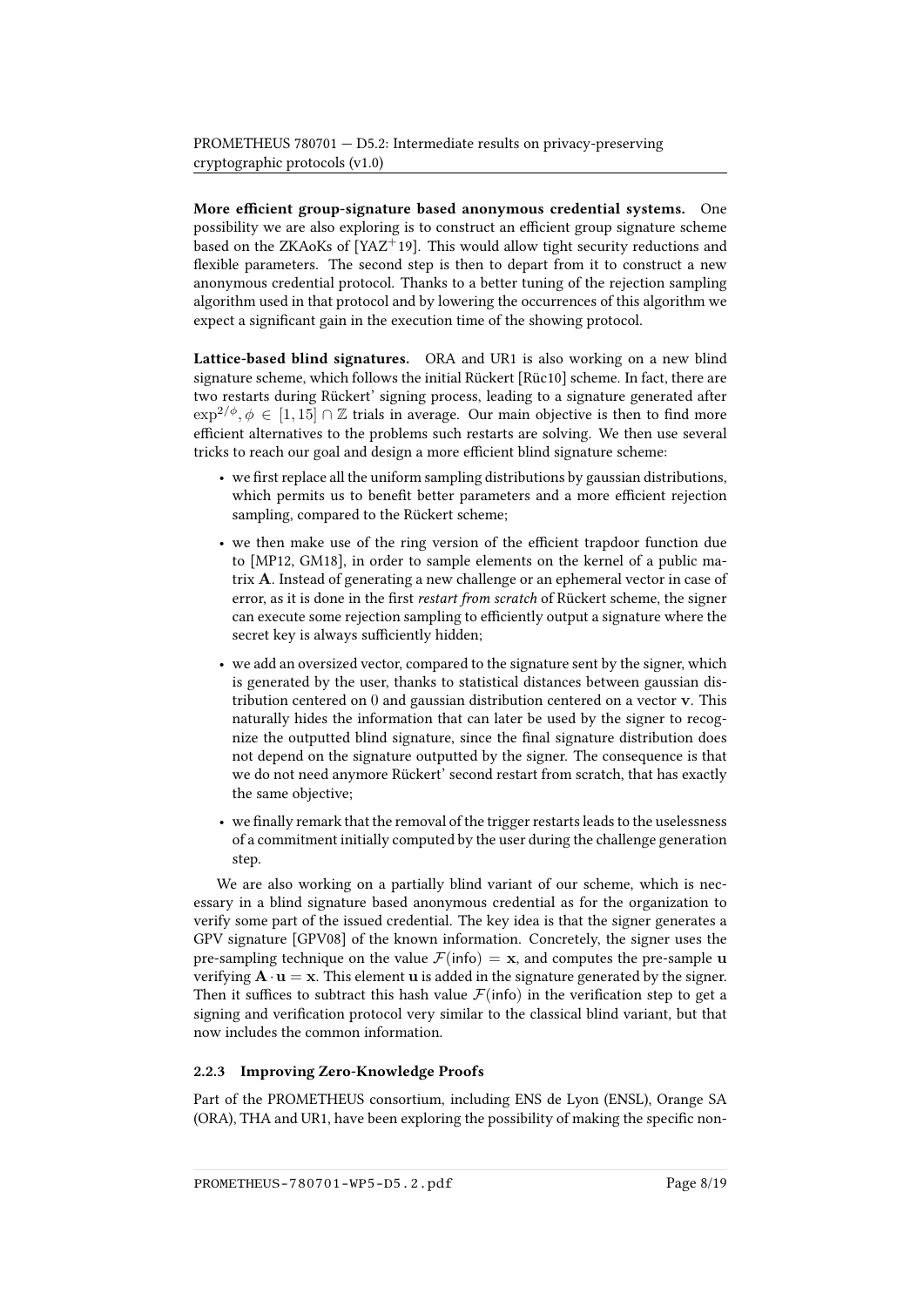interactive zero-knowledge proofs faster, which is necessary to make such anonymous credential system practical. The first step in this challenge consists in instantiating those ZKAoKs on ideal lattices in order to make them more efficient.

ENSL wrote two papers related to anonymous credentials. The first one, "Lattice-Based Zero-Knowledge Arguments for Integer Relations" [\[LLNW18\]](#page-17-5) (Crypto 2018), is on lattice-based protocols allowing to prove relations such as inequalities among commited integers. Range queries aim to verify that one or several secrets lie in a specific pre-determined interval. These queries are frequently encountered in anonymous credentials use cases, for example when one would wish to verify that an individual is of legal age without disclosing any exact value. The second one, "Zero-Knowledge Elementary Databases with More Expressive Queries" [\[LNTW19\]](#page-18-3) (PKC 2019), is on some cryptographic schemes that allow a prover to commit to a set of  $D$  key-value pairs so as to be able to prove statements such as:  $x$  belongs to the support of  $D$  and  $D(x) = y$ , or x is not in the support of D. This can lead to new possibilities for anonymous credentials systems. Those results are further details in the WP4 deliverable D4.1.

#### <span id="page-8-0"></span>2.3 Open problems

The main drawbacks of the current approaches to design a lattice-based anonymous credential protocol are related to the following points.

- Firstly, the slowness of the showing protocol, which is currently at least 100 times slower than existing quantum-unsafe anonymous credential protocols. This protocol is even expected to be much slower when using range queries, which are typically used to prove e.g., that a credential is less that a given public value ("I'm under 25");
- Secondly, security proofs (our current work is here adapted from [\[dLS18\]](#page-17-0)) are far from being tight and does not allow for flexible choice of parameters, which is essential to obtain the best possible efficiency.

These drawbacks are directly related to the underlying Zero-Knowledge Arguments of Knowledge (ZKAoKs) involving the satisfiability of specific matrix-vector relations and integer relations such as inequalities. The different options we are considering (and which are described above) go in this direction, with several possible approaches: improving zero-knowledge proofs, designing systems without zeroknowledge proofs, making use of blind signatures.

## <span id="page-8-1"></span>3 E-Cash

### <span id="page-8-2"></span>3.1 Introduction

Electronic Cash (e-cash) is the digital analogue of regular money. It allows users to withdraw coins from a bank and to spend them to merchants, in an anonymous way, thus perfectly emulating conventional cash transactions. Unfortunately, with e-cash, as any digital data, coins can easily be duplicated, and thus spent several times. It is therefore essential to be able to detect double-spending and even to identify the defrauders.

Designing an e-cash system which can handle any amount for a payment (as it is the case for regular cash) is not a trivial task and several kinds of solutions exist in the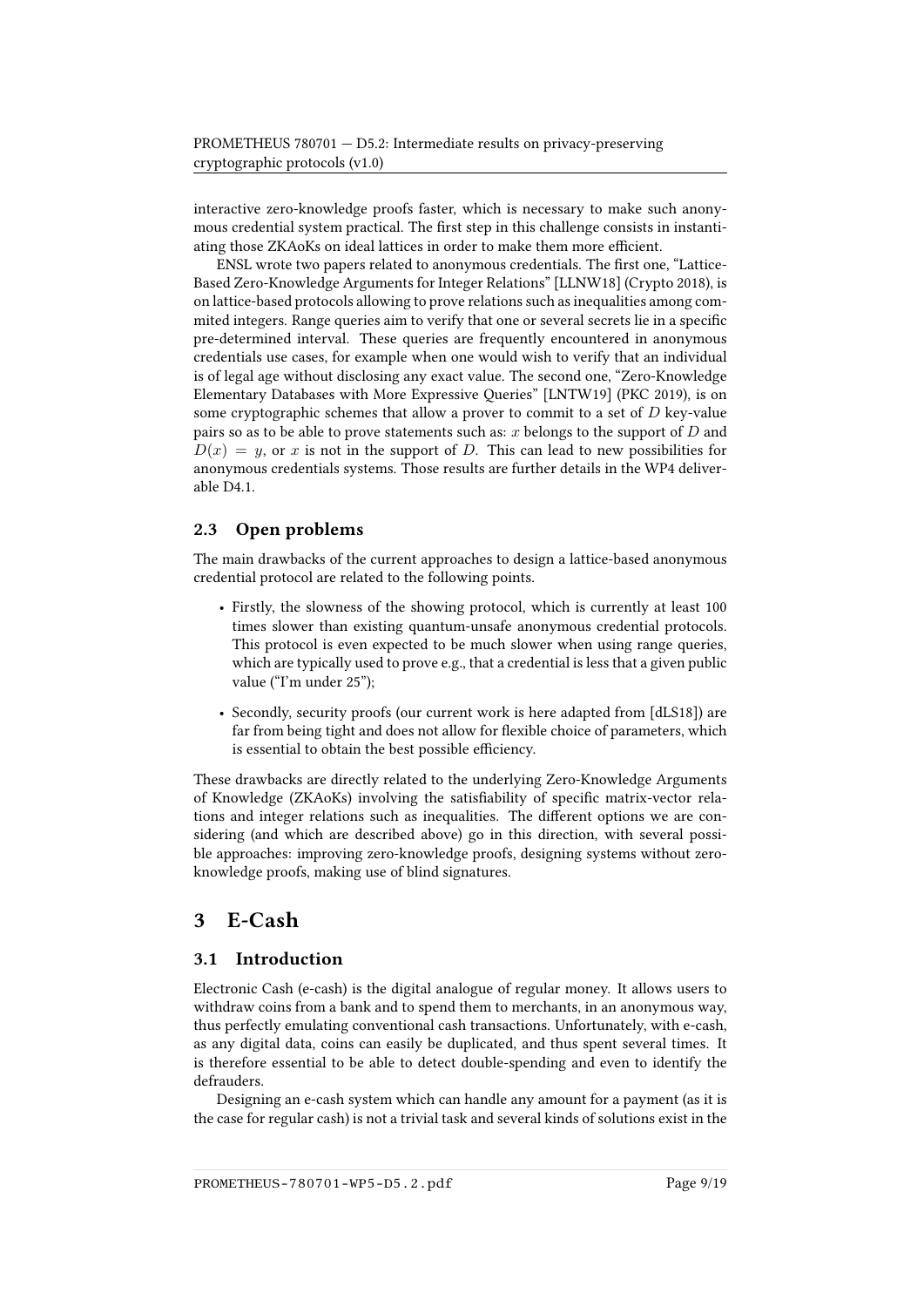literature. One of them is to make use of coins of the smallest possible denomination (e.g. one cent), but this raises the problem of storing and spending the thousands of coins which become necessary to handle any amount, which problem was parially solved in [\[CHL05\]](#page-17-6), in which this was possible to withdraw wallets of  $N$  coins at once and store them efficiently. Another solution is to manage several denominations but, in practice, a user can be unable to make a payment if his wallet does not contain the kind of denomination he needs, since giving change back is not easy. The last solution, commonly named *divisible e-cash*, enables users to withdraw a coin  $C$  of a large value  $V$ , and then to spend it in several transactions, but in such a way that the sum of the amount of these transactions  $v_i$  is at most the global amount:  $V \geq \sum v_i$ . This is currently the most relevant solution to solve the above problem and we have decided to focus on this type of e-cash.

It was known for decades that there are some close relations between e-cash and group and blind signatures (introduced in the previous section and in D4.1 and D5.1). It was also known that zero-knowledge proofs are also a very commonly used primitives to design an e-cash system. But, unlike anonymous credentials, there was no real common way to generically design an e-cash system using some basic primitives in a secure way.

In fact, during our work on the state-of-the-art (related in particular to the redaction of deliverable D5.1), we have pointed out a flaw in the security proofs of most previous e-cash papers (including lattice-based candidates). Our first work within PROMETHEUS was then to definitely put the things out to define a general framework for divisible e-cash. This was the work done by ORA and published at AsiaCrypt [\[BPS19\]](#page-16-0), entitled "Divisible E-Cash from Constrained Pseudo-Random Functions". This paper explains how to fix the above flaw by describing a generic construction of an e-cash system that is proved secure under standard assumptions.

#### <span id="page-9-0"></span>3.2 Main Result

To provide a truly practical solution to the problem of anonymous payment, e-cash systems must at least be compact (the wallet size must not be linear in the number of coins it contains) and, ideally, divisible (the system enables efficient batch spendings). Today, all such constructions roughly follow the framework implicitly defined in the seminal paper by Camenisch, Hohenberger and Lysyanskaya [\[CHL05\]](#page-17-6). This framework, based on pseudo-random functions, has in particular led to the first lattice-based e-cash system by Libert et al. [\[LLNW17\]](#page-17-7), later improved by Yang et al. [\[YAZ](#page-18-0)<sup>+</sup>19].

Flaw in existing schemes. However, we have shown in [\[BPS19\]](#page-16-0) that this framework does not inherently ensure a very important security property called *exculpa*bility. Informally, this requires that only the coin's owner can spend it and that he cannot be falsely accused of overspending his coins. More specifically, we show in our paper that all security proofs for this notion were flawed and that only a small fraction of them can be fixed. Unfortunately, previous lattice-based constructions are not among the fixable ones, which concretely means that secure lattice-based e-cash systems no longer exist. In this paper, we also show that merchants' security was not considered by most papers, meaning that they were not always able to clear their transaction.

We therefore have several contributions in [\[BPS19\]](#page-16-0). First, we strengthen the security model of e-cash systems to ensure security for all actors. This is mostly done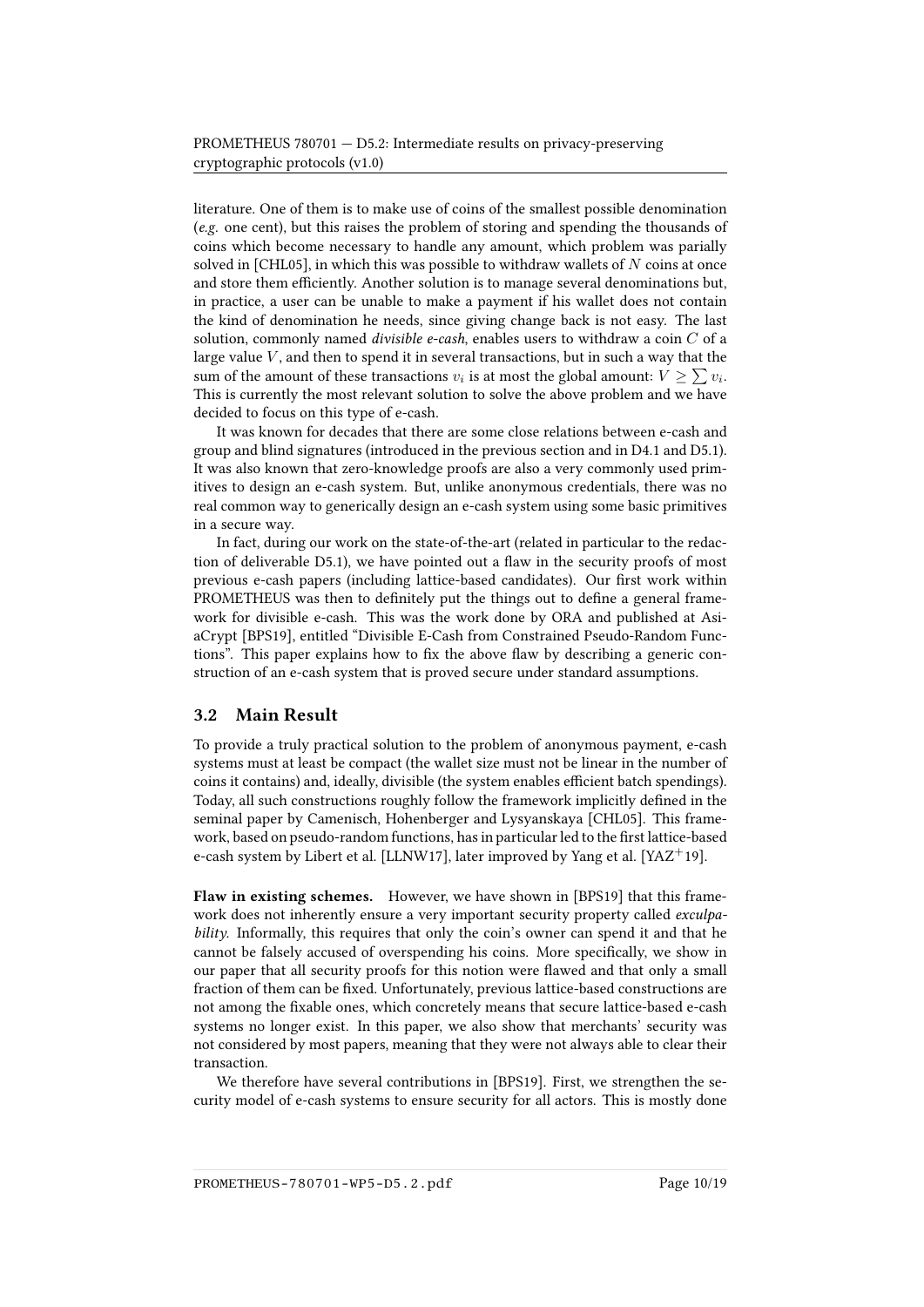by defining a new notion, called clearing, which encompasses the natural security expectations from merchants.

Next, we identify the limits of the previous framework and propose some modifications to fix it. More specifically, we describe two frameworks in the spirit of  $[CHL05]$ that can be proven secure while using the same cryptographic tools as previous works. However, such a proof requires a series of properties from the pseudo-random functions that are not trivial. Before presenting them, we need to recall the notion of pseudo-random functions (PRF).

Informally, a PRF is a function F taking as input a seed s and an element  $x \in S$ and returning a value  $F_s(x)$  that looks random, even with the knowledge of  $F_s(x')$ for (adaptively chosen)  $x' \neq x \in S$ . To support divisibility, we additionally need the ability to constrain the PRF [\[BGI14,](#page-16-1) [KPTZ13a,](#page-17-8) [BW13\]](#page-16-2), that is, the ability to derive from  $s$  and a subset  $\mathcal{S}' \subset \mathcal{S}$  a *constrained* key  $k_{\mathcal{S}'}$  allowing to evaluate the PRF on all elements (and only them) of  $\mathcal{S}'$ .

A general framework. In [\[CHL05\]](#page-17-6), a wallet of value N is associated with two secret seeds s and t and a subset S of size N. For each wallet, it is therefore possible to generate N pseudo-random pairs  $(F_s(x), F_t(x))$ . The first part,  $F_s(x)$  is the coin serial number whereas the second part  $F_t(x)$  roughly acts as a one-time pad on the spender's identity. If some user tries to double-spend some of its coins, then it must necessarily reuse some pair  $(F_s(x), F_t(x))$  (suitable zero-knowledge proofs ensure this fact). In such a case, the same serial number  $F_s(x)$  appears twice in the bank database, acting as a fraud alert. Moreover, the reuse of the same value  $F_t(x)$  in different transactions enables the bank to remove this mask and so to recover the concealed identity by running an appropriate procedure.

It is possible to prove that a defrauder will necessarily be identified by this procedure. Unfortunately, there is no equivalence here and an adversary could trick the latter into returning an identity that was not involved in the spendings. Intuitively, it stems from the fact that collisions could occur between the outputs of the PRF and that two transactions involving different users could be considered as double-spendings.

To solve the first problem, we explicitly require (and actually define) collision resistance from  $F$ , meaning that it should be hard to find two seeds  $s$  and  $s'$  and two elements x and x' such that  $F_s(x) = F_{s'}(x')$ . This way, we can ensure that, except with negligible probability, the same wallet is involved in transactions generating the same serial numbers.

Two different approaches. To solve the second problem, we need to modify the way the serial numbers are constructed. Concretely, we now want the latter to depend on the spender's identity. However, we identify two different approaches to achieve this, leading to two different frameworks.

Our first framework is based on key-homomorphic PRFs [\[BFP](#page-16-3)+15], *i.e.* PRFs such that  $F_{s \cdot s'}(x) = F_s(x) \cdot F_{s'}(x)$ . As in [\[CHL05\]](#page-17-6), our serial number contains the element  $F_s(x)$  but we now also add the element  $F'_{s \cdot id}(x)$  where  $F'$  is another PRF and  $id$  is some element depending on the spender's identity. If two serial numbers are equal, the collision resistance of  $F$  ensures that they were generated using the same seed s and the same element x. Since  $F'_{s \cdot id}(x) = F'_{s}(x) \cdot F'_{id}(x)$  we can conclude that the value  $F'_{id}(x)$  is the same in both transactions and so is  $id$  thanks to the collision resistance of  $F'$ .

Our second framework is based on delegatable PRFs [\[KPTZ13b\]](#page-17-9), i.e. PRFs such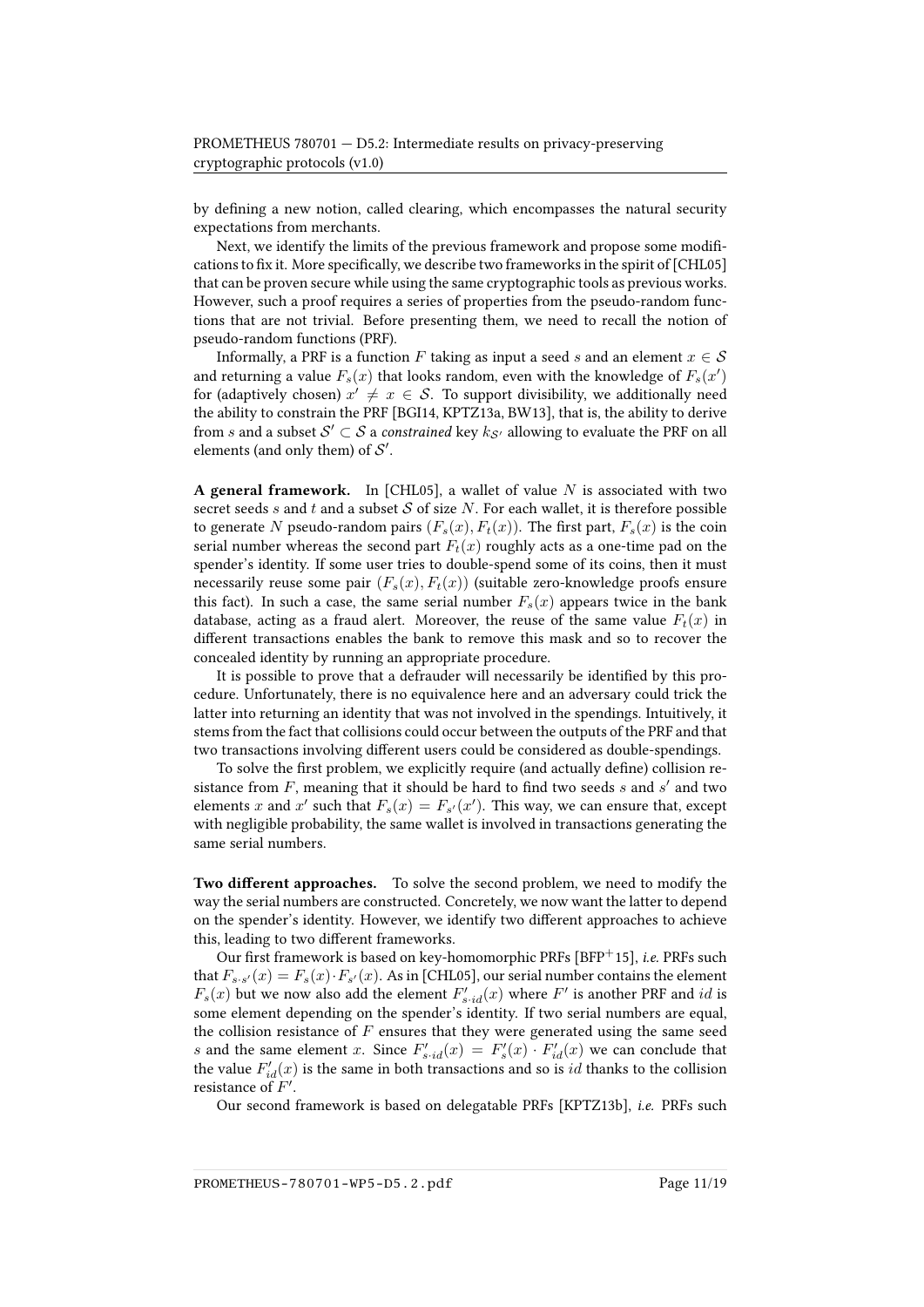that a constrained key  $k_{\mathcal{S}_1}$  can be derived from  $k_{\mathcal{S}_0}$  for any subset  $\mathcal{S}_1$  of  $\mathcal{S}_0$ . Here again we will force the serial numbers to depend on the spender's identity, this time by defining the second part of these elements as  $ID \cdot F_s(x)$ .

From theory to practice. Obviously, there are a lot of technical details to address, and the formalization of our frameworks is indeed rather complex, but the security essentially relies on this simple intuition. It then now essentially remains to find such suitable PRFs.

In [\[BPS19\]](#page-16-0), we describe concrete instantiations of pseudo-random functions satisfying all these conditions, but all of them rely on number-theoretic assumptions and so cannot resist to quantum computers. In particular, it seems that existing latticebased PRFs do not fulfil all these requirements. Concretely, this means that deriving a lattice-based e-cash system from our frameworks requires some additional work.

### <span id="page-11-0"></span>3.3 Open problems

Based on this work, ORA and ENSL have decided to work together on two different axes.

- 1. The first one is to construct a new lattice-based pseudo-random function that would achieve all the properties defined in [\[BPS19\]](#page-16-0). The advantage of this strategy is that we could leverage the results from [\[BPS19\]](#page-16-0) to directly derive a divisible e-cash system from the resulting pseudo-random function. We plan to study both approaches so as to consider all possibilities for the design of a secure and efficient divisible e-cash system.
- 2. The second axe is to depart significantly from the frameworks of [\[CHL05,](#page-17-6) [BPS19\]](#page-16-0) and thus propose a new construction that would only use lattice-friendly tools. The challenge is much more important since it prevents us from using decades of work on e-cash but we believe that, in the end, it could lead to more efficient systems.

## <span id="page-11-1"></span>4 E-Democracy

#### <span id="page-11-2"></span>4.1 Introduction

As for e-cash, e-voting is an emulation of traditional voting systems. e-voting allows more accurate and fast vote counts, reduces the logistic cost of organizing an election and also offers specific mechanisms for voters with disabilities to cast their votes independently. In particular, Internet voting systems provide voters with the chance to cast their votes from anywhere. Requirements for Internet voting systems include privacy (voters are given the opportunity to cast their vote privately and it should be impossible to link the content of a vote to the identity of the voter who has cast it) and verifiability. At the same time, it has to be ensured that only eligible voters can cast a vote, and that only one vote per voter is counted.

As shown in deliverable D5.1, the literature on e-voting is very important, and there are several ways to design such system. However, the most common system, as being at the same time secure, efficient and easy to deploy can be described as follows.

There is a public encryption key  $PK$  for the election, whose corresponding secret key SK is distributed in a  $(t, n)$ -threshold way among a set of n members of an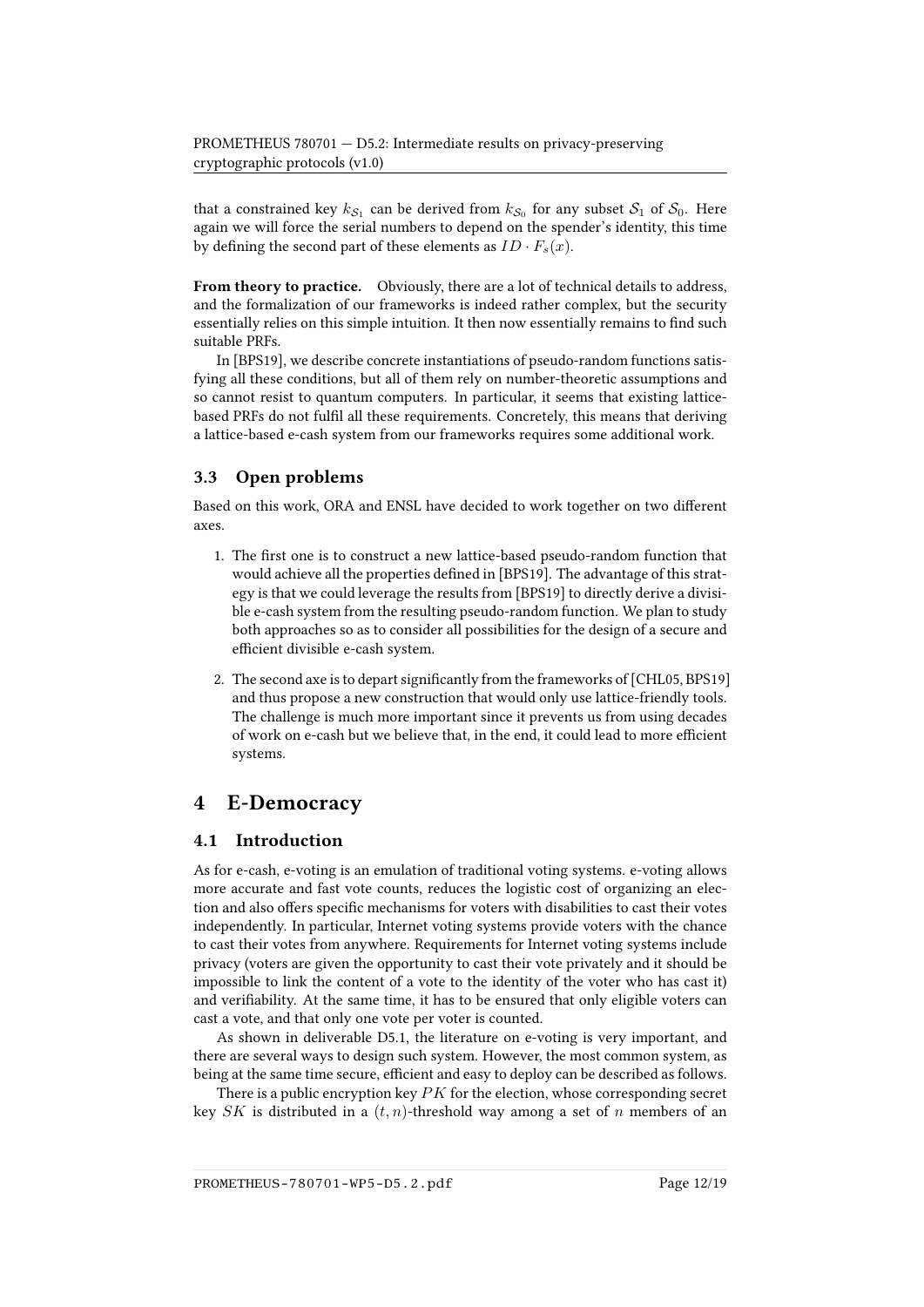election authority. The participation of at least  $t$  of these authorities is needed in order to decrypt any ciphertext  $C = \text{Enc}_{PK}(m)$ . Each voter *i* of the election has a pair of signing / verification keys  $(\mathit{sk}_i, \mathit{vk}_i)$ . In the voting phase, the voter  $i$  encrypts and signs his chosen option  $m_i$ , leading to a tuple  $(C_i,\sigma_i)$ , where  $C_i = \mathsf{Enc}_{PK}(m)$  and  $\sigma_i$  is a signature on  $C_i$ , computed using  $sk_i.$  To avoid replay attacks (and optionally to avoid processing incorrect votes) some zero-knowledge proofs of knowledge may be required before accepting  $(C_i,\sigma_i)$  in the ballot box, for instance proofs of knowledge of the  $m_i$  encrypted inside  $C_i$  and proofs of the fact that (the secret element)  $m_i$  is a valid voting option.

If these proofs are accepted and the signature  $\sigma_i$  is verified as valid, the ciphertext  $C_i$  is added to the ballot box and the signature is removed. This leads to a list  $L = \{C_i\}_{i \in \mathcal{I}}$  of valid encrypted votes, the final output of the voting phase. At this point, the first part of the tally phase, the mixing phase, starts: it consists of a sequential series of mixing nodes, each one applying a random and secret permutation, and randomization of each ciphertext in the list  $L$ , in a verifiable way: everybody should be able to verify the correctness of each mixing step, that is, that the output list of ciphertexts is really a randomization and permutation of the input list of ciphertexts. This is known as a verifiable shuffling process. As long as one of this mixing nodes behaves honestly, the mixing phase successfully breaks the link between the voters (or their verification keys  $vk_i$ ), and the final list of ciphertexts  $L' = \{C_j\}_{j \in \mathcal{I}}$  that will be actually decrypted, in the tally phase.

Finally, the last part of the tally phase consists of the mixing and decrypting of every ciphertext  $C_j \in L'$ . By using a threshold mechanism, one ensures that privacy and anonymity of the votes and voters is preserved even against an attacker who controls up to  $t - 1$  of the (m members of the) election authority, and all-but-one of the mixing nodes. In the threshold decryption process, at least  $t$  election authorities must participate and jointly decrypt every  $C_j \in L'$ , proving somehow that they have correctly done their part of decryption (this may involve new zero-knowledge proofs). The list of resulting plaintext is returned as the final output of the election.

#### <span id="page-12-0"></span>4.2 Ongoing Works and Related Results

#### 4.2.1 Overall strategy

Our initial idea to come up with a lattice-based e-voting system is then to make use of this approach, taking advantage of decades of work on e-voting.

As discussed in the scientific group sessions of the project, specifically in the general scientific meeting (Amsterdam, May 2019) and the specific scientific meeting for electronic Voting (Barcelona, September 2019), the three main cryptographic challenges in the design of such a lattice-based electronic voting system are: (1) zeroknowledge systems for some specific languages related to encryption and decryption of a lattice-based scheme, (2) the verifiable shuffling of lattice-based ciphertexts, and (3) the secure and efficient threshold decryption of lattice-based ciphertexts.

For (1), there are several partners of PROMETHEUS working in the area of latticebased zero-knowledge proofs of knowledge, inside WP4 of the project. Some of the results obtained therein will be directly applied to the electronic voting setting. For (2), researchers of UPC and Scytl have published a paper [\[CMM19\]](#page-17-10), presented at workshop VOTING'19, proposing and analysing a specific protocol for verifiable shuffling of lattice-based ciphertexts, that we describe in more detail in next section. These same researchers are trying to obtain alternative protocols for verifiable shuffling,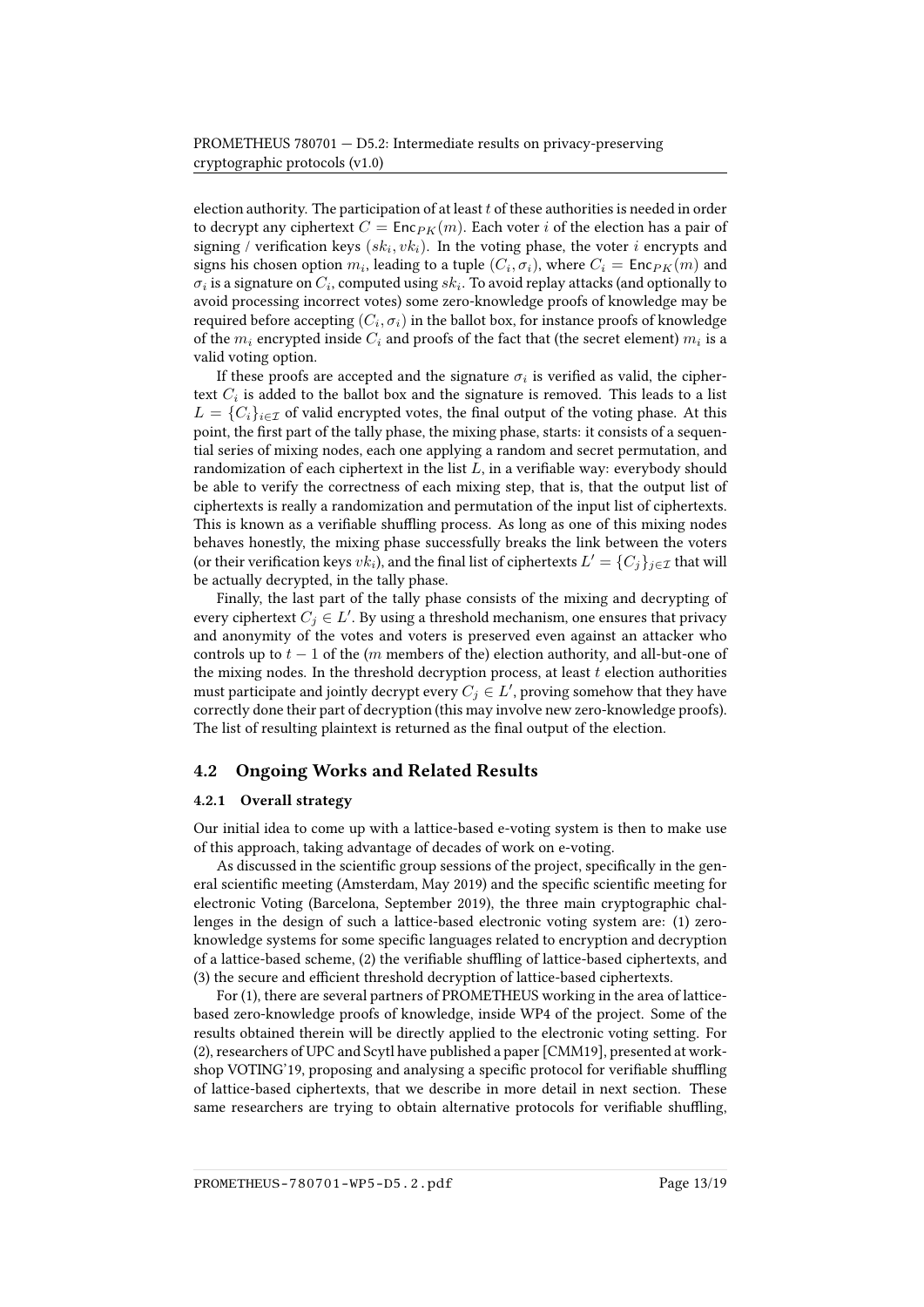improving the size of the proof of correctness that each mixing node publishes; this is described in the section on ongoing work, below. Also members of IDC Herzliya are working on this same problem. Finally, for (3), researchers of different partners of PROMETHEUS are currently working on the design and analysis of specific mechanisms for threshold decryption of ring LWE ciphertexts, as we briefly describe in the section on ongoing work, below. Threshold decryption is a desirable functionality not only for electronic voting, but also for other use cases considered in this project, like Cyber Threat Intelligence.

#### 4.2.2 Proof of a Shuffle

The verifiable protocol to shuffle  $N$  ciphertexts that is designed and analyzed in [\[CMM19\]](#page-17-10) is the first proposal of a verifiable shuffle scheme with full post-quantum security. It can be used as a key component in the design of a post-quantum secure e-voting system.

The protocol works for ciphertexts produced by the encryption scheme by Lyubashevsky et al. [\[LPR10\]](#page-18-4), whose security is based on the Ring Learning With Errors (RLWE) problem. The design of the protocol is inspired by the shuffling paradigm of Bayer and Groth [\[BG12\]](#page-16-4), which was instantiated with ElGamal ciphertexts (in the classical, and so quantum-unsafe, discrete logarithm setting). When considering RLWE-based ciphertexts, some parts of the Bayer-Groth paradigm have to be carefully modified: now encrypted votes belong to a ring (instead of a group), and randomization of elements needs to satisfy several constraints, to avoid that the global noise leads to incorrect decryption, that have to be verified.

In a bit more of detail, each mixing node takes as input a list of RLWE ciphertexts, then re-randomizes each one independently and applies a global permutation  $\pi$  to the resulting  $N$  ciphertexts. The node has to add a proof that this operation has been done correctly. The first step of the proof, where the first difference with [\[BG12\]](#page-16-4) lies, consists of committing the re-encryption parameters in order to demonstrate that they meet certain constraints. This is done using the commitment scheme and the zero-knowledge proofs of knowledge proposed by Benhamouda et al. [\[BKLP15\]](#page-16-5), which fit perfectly with the scenario based on the hardness of the RLWE problem.

The next step consists in proving knowledge of the permutation  $\pi$ . The general idea here is to prove that two sets contain the same elements. Following the Bayer-Groth paradigm, this is done by computing two polynomials, each of them having as roots the elements of each set, and proving that both polynomials are equal.

The last step will prove knowledge of the re-encryption parameters, and this introduces another difference between Bayer and Groth's protocol and the lattice-based one. While they demonstrate that there exists a linear combination of the parameters such that an equality holds, here a different technique is needed, since the reencryption parameters in a RLWE re-encryption scheme are taken from an error distribution and a linear combination of them would imply that the error grows uncontrollably, causing decryption errors. In particular, some compression techniques of Bayer-Groth cannot be applied here, which leads to a final proof of length  $\mathcal{O}(N)$ , where  $N$ , the cardinality of  $\mathcal{I}$ , is the number of ciphertexts that are shuffled.

The security of the whole mixing protocol is formally proved in detail, and is based on the hardness of the RLWE problem. The paper [\[CMM19\]](#page-17-10) was presented in February 2019, in the workshop VOTING'19, a satellite workshop of the conference on Financial Cryptography. The final version will be published in an upcoming volume of the Lecture Notes in Computer Science series (Springer).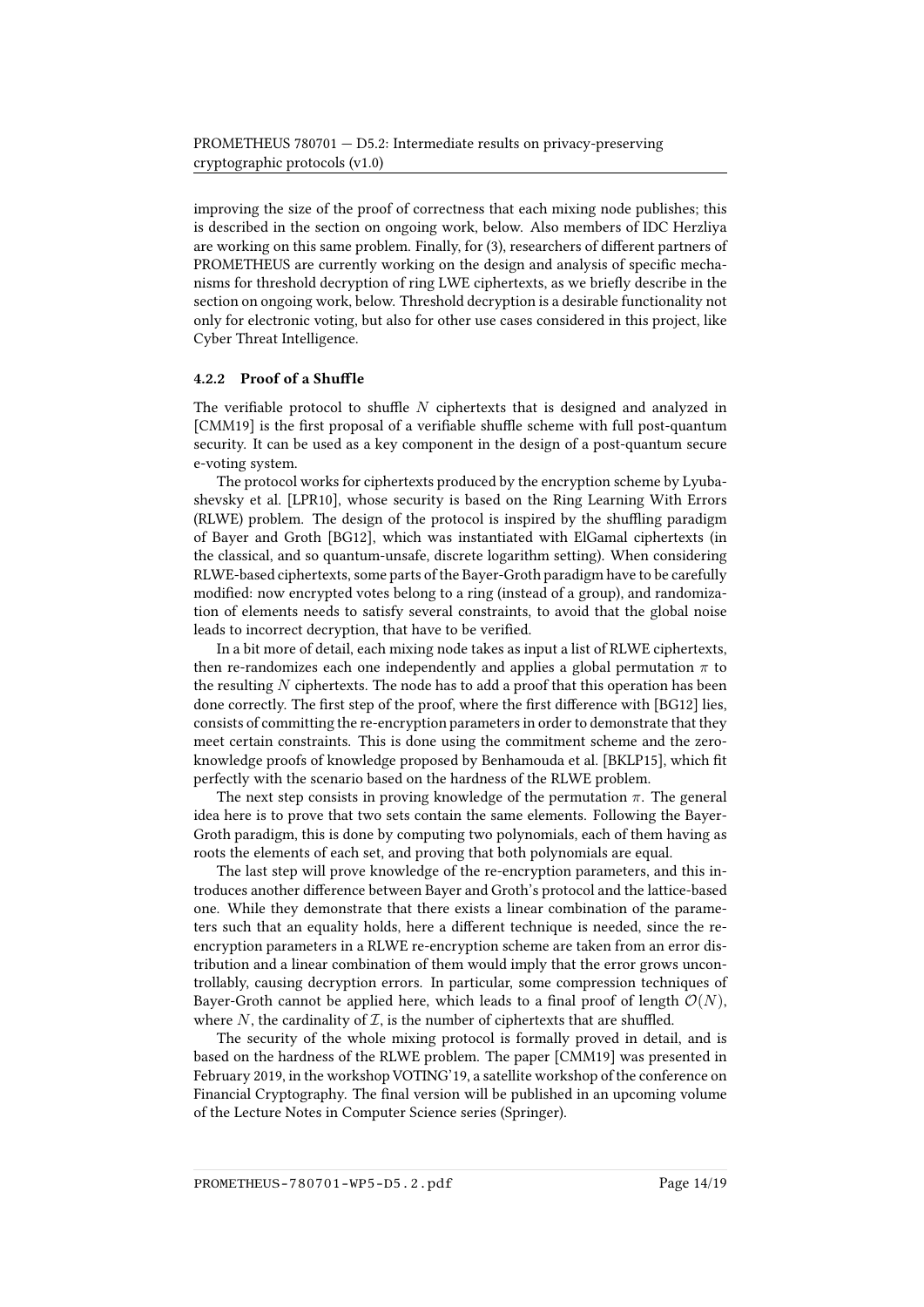#### <span id="page-14-0"></span>4.3 Open Problems and First Approaches

#### 4.3.1 Verifiable Mixing

On the theoretical side, the above result gives a very long proof, which may be a problem for a practice instantiation. To improve this length, we need to consider alternative protocols for the verifiable proof of a correct shuffling in the lattice-based setting. Two teams are working on this: one with IDC and UR1 members and another one with UPC and Scytl members.

One idea is to use the results in  $[BBC + 18]$  $[BBC + 18]$ : here ZKPK to prove knowledge of an input that satisfies a circuit  $C$  are provided, where the size of the proof is  $\mathcal{O}\left(\sqrt{\lambda M\log^3(M)}\right)$ ,

M being the number of gates of the circuit C and  $\lambda$  the security parameter.

The idea would be to apply this technique to the following circuit  $C$ : the public inputs are the two lists  $L = \{C_i\}_{1 \leq i \leq N}$  and  $L' = \{C'_j\}_{1 \leq j \leq N}$  of initial and shuffled ciphertexts, where  $j = \pi(i)$  is some secret permutation chosen by the shuffling node; the private inputs are the re-randomization values  $r_i$  such that  $C_i'$  = Re-Randomize $(C_i, r_i);$  the output of the circuit on these inputs is one if and only if Re-Randomize $(L, \{r_i\}) = L'$ , which is checked for instance by lexicographically ordering the two lists (via QuickSort) and comparing elements one by one. The number of gates of this circuit is  $M = \mathcal{O}(N \log(N))$ , so the results in [\[BBC](#page-16-6)<sup>+</sup>18] should lead to a proof of correctness of a shuffle with size  $\mathcal{O}\left(\sqrt{\lambda N\log^4(N)}\right)$ , sub-linear

in the number  $N$  of shuffled ciphertexts.

Our plan is then to implement these two alternative protocols (from both Scytl-UPC and IDC-UR1), and then compare them with the one in [\[CMM19\]](#page-17-10), both theoretically and in practice, for specific (and realistic) values of  $N$ .

#### 4.3.2 Threshold Decryption

For the task of threshold decryption of lattice-based ciphertexts, we are searching for a simple and efficient enough protocol which can be used in the specific setting of our whole lattice-based electronic voting system; in particular, the ciphertexts to be decrypted are produced by the encryption scheme by Lyubashevsky et al. [\[LPR10\]](#page-18-4), with particularly chosen parameters so that the verifiable shuffling in [\[CMM19\]](#page-17-10) (or the upcoming improvements) can be safely applied.

UPC and Scytl are currently considering different possibilities. The starting point is the paper [\[BGG](#page-16-7)<sup>+</sup>18], where several solutions for the problem of threshold decryption are discussed and detailed, in the lattice-based setting. One of the solutions enjoys the feature that the efficiency (for instance, the length of the shares of the decryption key that the servers must hold) is independent of the threshold  $t$  and the number  $n$  of servers. However, this solution is conceptually quite complicated, in particular it involves ideas from fully homomorphic encryption, like bootstrapping. A simpler solution, also discussed in  $[BGG+18]$  $[BGG+18]$ , consists in considering secret sharing schemes where the reconstruction coefficients can be only  $0$  or 1. This solution produces shares that depend on  $t$ , but this may be not a serious problem in particular cases where this value of  $t$  is small; this seems to be the case in the specific e-voting prototype that will be designed in WP6 of the project, where the idea is to have small values (at most 5) for both  $n$  and  $t$ .

We plan to specify this protocol for the case of RLWE ciphertexts compatible with the shuffling protocol of [\[CMM19\]](#page-17-10) and analyze its security in detail, as the first step,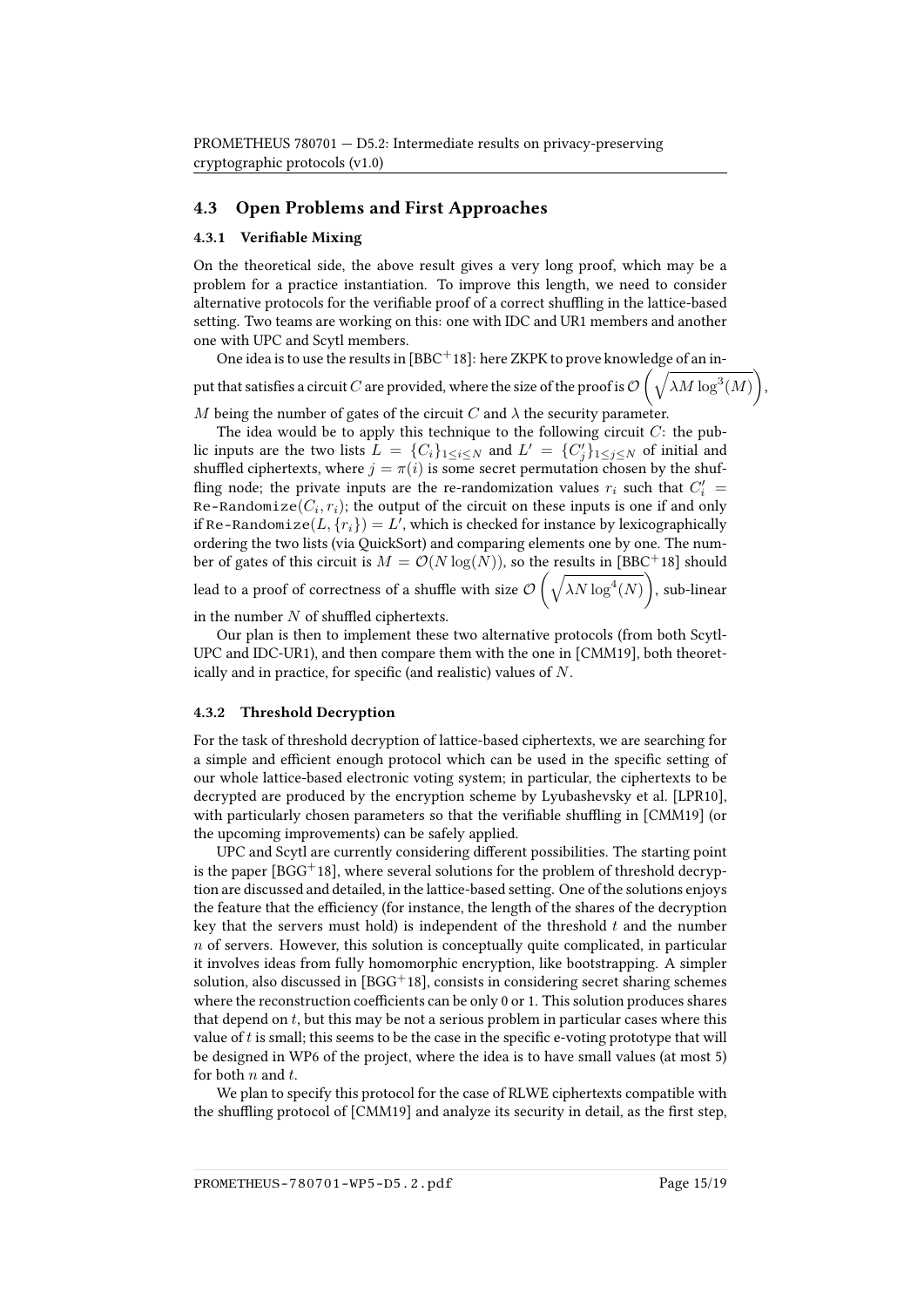and then implement and test the protocol as the second step. We stress that, to provide public verifiability to the electronic voting system, each decryption server, which uses his secret share to compute a partial decryption of a ciphertext  $C_j^\prime$  must also provide a zero-knowledge proof of the fact that this partial decryption has been correctly done. The security analysis of the threshold decryption protocol must take into account these zero-knowledge proofs, as well.

## <span id="page-15-0"></span>4.4 Other Approaches

Mix-nets based e-voting is not the only way to proceed. One can find several other ways to do in the literature. Within PROMETHEUS, we also plan to consider the following two possibilities.

- 1. Homomorphic encryption based. A homomorphic encryption scheme permits to perform operations over encrypted data. In the case of e-voting, the idea is for each voter to encrypt his/her vote using an additively homomorphic encryption scheme. Then, the talliers can use such homomorphic property to "add" all the votes and then obtain the encrypted result. We then use again a threshold mechanism during decryption to ensure privacy and anonymity of the votes and voters, and obtain the final decrypted result of the election. For obvious security reasons, it is also necessary to add some zero-knowledge proofs to prove the validity of a vote, or that the decryption has been done correctly. Having a lattice-based homomorphic encryption is not so hard, but it remains to design a compatible threshold mechanism and the additional zero-knowledge proofs to obtain a fully secure lattice-based system.
- 2. Anonymous signature based. As explain before (see the anonymous credential section), group and blind signature are cryptographic primitives which purpose is to provide the anonymity of users, and then break the link between e.g., a voter and his/her vote. Again, it is necessary to add a threshold encryption scheme (to prevent partial results) and zero-knowledge proofs (for vote's validity and result verifiability) that are compatible with the used lattice-based group or blind signature scheme so as to obtain a fully secure lattice-based e-voting scheme.

## <span id="page-15-1"></span>5 Conclusion

One of the final goal of PROMETHEUS is to design and implement several demonstrators to show how mature is lattice-based cryptography in the context of privacypreserving protocols. Most of those demonstrators will be based on the work done within WP5. In the first half of the project, we have listed the requirements for those use cases, study and improve the basic cryptographic primitives useful for those use cases (see in particular deliverable D4.2) and study the way we can design such privacy-preserving protocols. More precisely, this has been done within three different domains: anonymous credentials, e-cash, and e-democracy.

This deliverable has presented the main results that were produced by the PROMETHEUS consortium during the first two years within WP5. Some results have been published at highly respected cryptographic conferences and a lot a other works have been initiated, which is quite natural as WP5 highly depends on the results of the other technical work packages.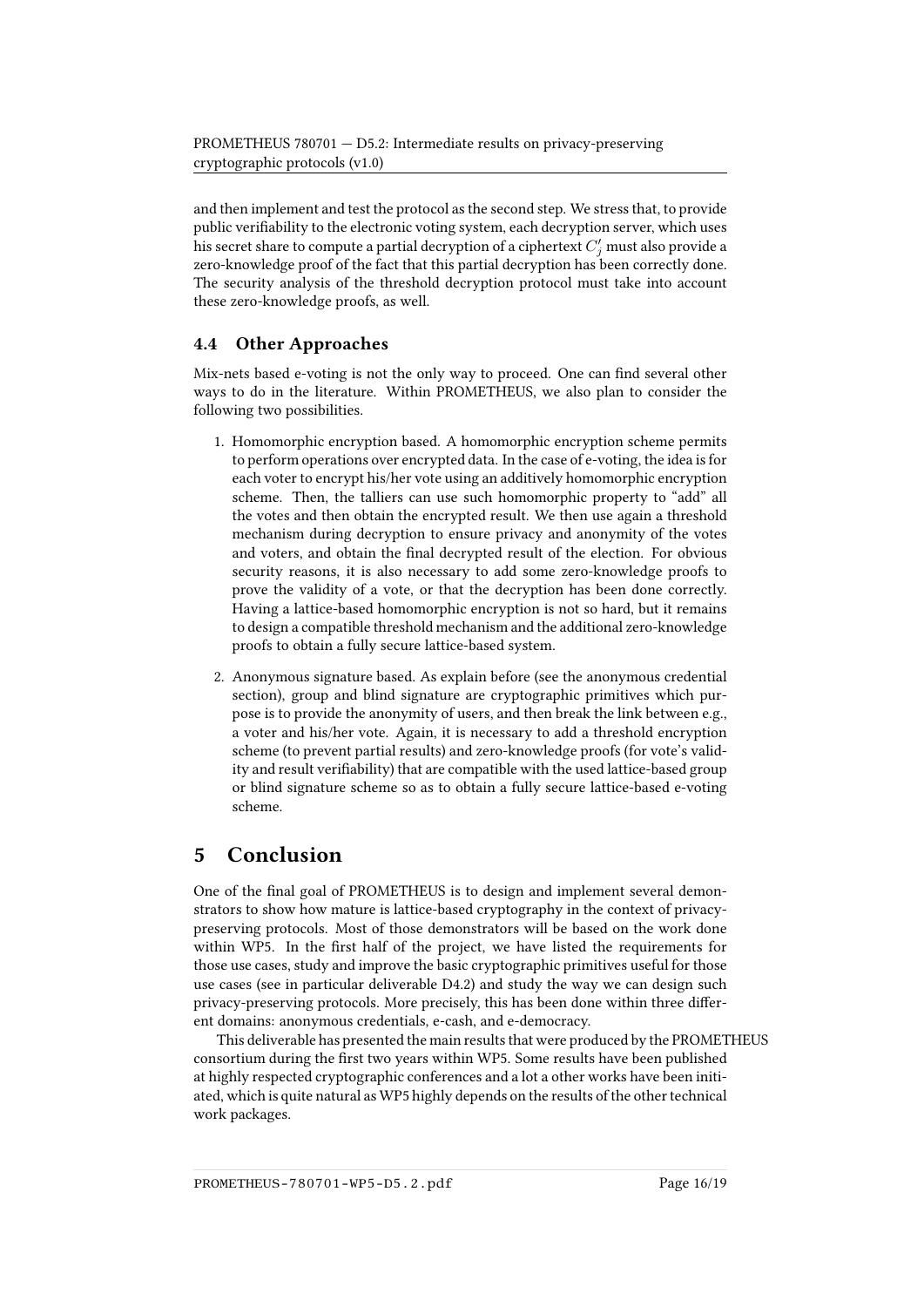The challenges that WP5 faces in the remainder of the project have been given in the different sections above and the result will be describd at first in the use case specifications in one year (D6.5, D.6.6, D6.7 and D6.8) but also in the final version of this document (D5.4 on Final results on privacy-preserving cryptographic protocols, due to M48).

## References

- <span id="page-16-6"></span>[BBC+18] Carsten Baum, Jonathan Bootle, Andrea Cerulli, Rafaël del Pino, Jens Groth, and Vadim Lyubashevsky. Sub-linear lattice-based zeroknowledge arguments for arithmetic circuits. In Advances in Cryptology - CRYPTO 2018 - 38th Annual International Cryptology Conference, Santa Barbara, CA, USA, August 19-23, 2018, Proceedings, Part II, pages 669–699, 2018.
- <span id="page-16-3"></span>[BFP+15] Abhishek Banerjee, Georg Fuchsbauer, Chris Peikert, Krzysztof Pietrzak, and Sophie Stevens. Key-homomorphic constrained pseudorandom functions. In Yevgeniy Dodis and Jesper Buus Nielsen, editors, TCC 2015, Part II, volume 9015 of LNCS, pages 31–60. Springer, Heidelberg, March 2015.
- <span id="page-16-4"></span>[BG12] Stephanie Bayer and Jens Groth. Efficient zero-knowledge argument for correctness of a shuffle. In David Pointcheval and Thomas Johansson, editors, EUROCRYPT 2012, volume 7237 of LNCS, pages 263–280. Springer, Heidelberg, April 2012.
- <span id="page-16-7"></span>[BGG<sup>+</sup>18] Dan Boneh, Rosario Gennaro, Steven Goldfeder, Aayush Jain, Sam Kim, Peter M. R. Rasmussen, and Amit Sahai. Threshold cryptosystems from threshold fully homomorphic encryption. In Hovav Shacham and Alexandra Boldyreva, editors, Advances in Cryptology - CRYPTO 2018 - 38th Annual International Cryptology Conference, Santa Barbara, CA, USA, August 19-23, 2018, Proceedings, Part I, volume 10991 of Lecture Notes in Computer Science, pages 565–596. Springer, 2018.
- <span id="page-16-1"></span>[BGI14] Elette Boyle, Shafi Goldwasser, and Ioana Ivan. Functional signatures and pseudorandom functions. In PKC, pages 501–519. Springer, 2014.
- <span id="page-16-5"></span>[BKLP15] Fabrice Benhamouda, Stephan Krenn, Vadim Lyubashevsky, and Krzysztof Pietrzak. Efficient zero-knowledge proofs for commitments from learning with errors over rings. In Computer Security - ESORICS 2015 - 20th European Symposium on Research in Computer Security, Vienna, Austria, September 21-25, 2015, Proceedings, Part I, pages 305–325, 2015.
- <span id="page-16-0"></span>[BPS19] Florian Bourse, David Pointcheval, and Olivier Sanders. Divisible e-cash from constrained pseudo-random functions. In Asiacrypt 2019, 2019.
- <span id="page-16-2"></span>[BW13] Dan Boneh and Brent Waters. Constrained pseudorandom functions and their applications. In Kazue Sako and Palash Sarkar, editors, ASI-ACRYPT 2013, Part II, volume 8270 of LNCS, pages 280–300. Springer, Heidelberg, December 2013.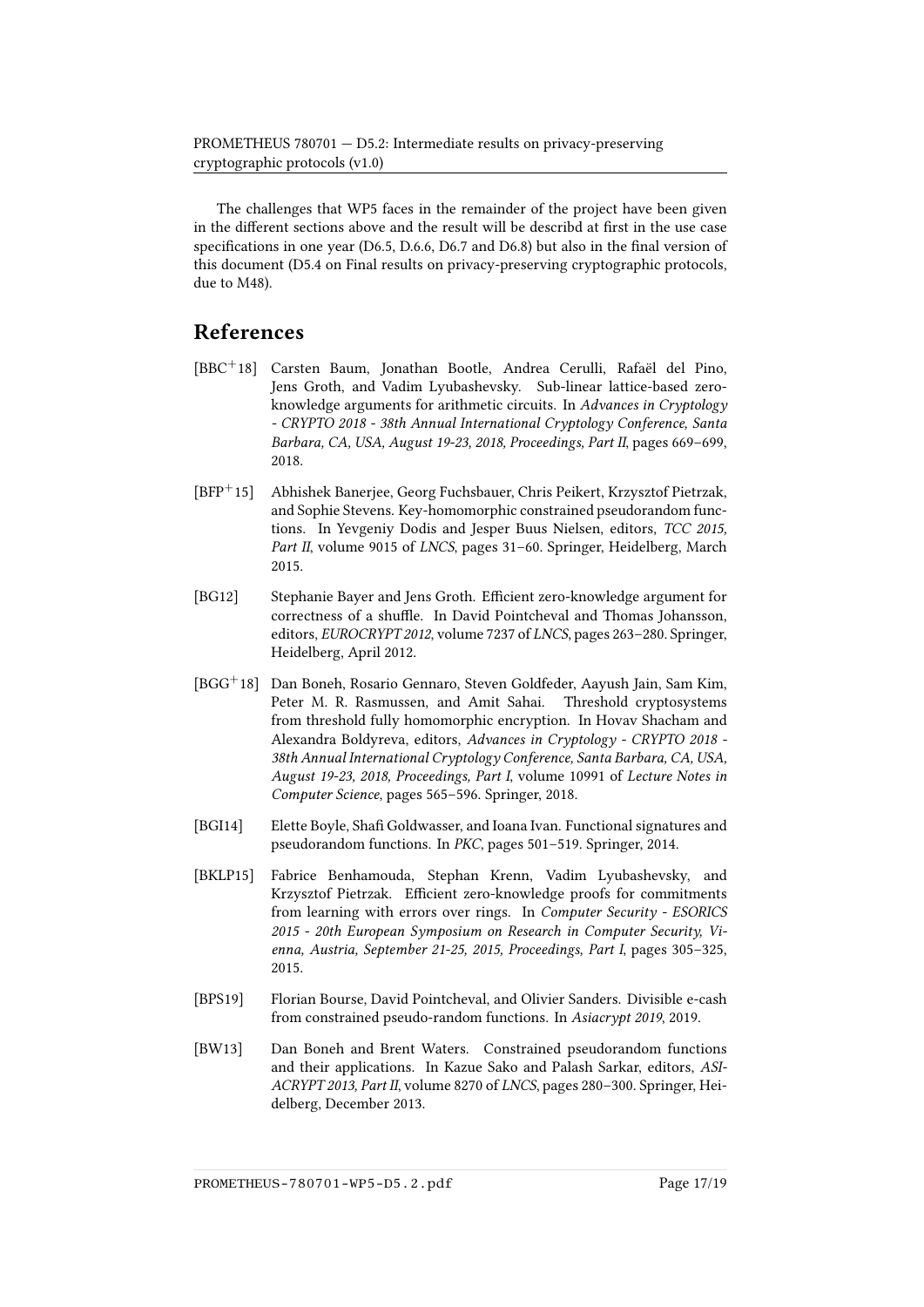PROMETHEUS 780701 — D5.2: Intermediate results on privacy-preserving cryptographic protocols (v1.0)

- <span id="page-17-2"></span>[CHKP12] David Cash, Dennis Hofheinz, Eike Kiltz, and Chris Peikert. Bonsai trees, or how to delegate a lattice basis. Journal of Cryptology, 25(4):601–639, October 2012.
- <span id="page-17-6"></span>[CHL05] Jan Camenisch, Susan Hohenberger, and Anna Lysyanskaya. Compact ecash. In Ronald Cramer, editor, EUROCRYPT 2005, volume 3494 of LNCS, pages 302–321. Springer, Heidelberg, May 2005.
- <span id="page-17-10"></span>[CMM19] Núria Costa, Ramiro Martínez, and Paz Morillo. Lattice-based proof of a shuffle. IACR Cryptology ePrint Archive, 2019:357, 2019.
- <span id="page-17-0"></span>[dLS18] Rafaël del Pino, Vadim Lyubashevsky, and Gregor Seiler. Lattice-based group signatures and zero-knowledge proofs of automorphism stability. In David Lie, Mohammad Mannan, Michael Backes, and XiaoFeng Wang, editors, ACM CCS 2018, pages 574–591. ACM Press, October 2018.
- <span id="page-17-3"></span>[GM18] Nicholas Genise and Daniele Micciancio. Faster gaussian sampling for trapdoor lattices with arbitrary modulus. In Jesper Buus Nielsen and Vincent Rijmen, editors, EUROCRYPT 2018, Part I, volume 10820 of LNCS, pages 174–203. Springer, Heidelberg, April / May 2018.
- <span id="page-17-4"></span>[GPV08] Craig Gentry, Chris Peikert, and Vinod Vaikuntanathan. Trapdoors for hard lattices and new cryptographic constructions. In Richard E. Ladner and Cynthia Dwork, editors, 40th ACM STOC, pages 197–206. ACM Press, May 2008.
- <span id="page-17-8"></span>[KPTZ13a] Aggelos Kiayias, Stavros Papadopoulos, Nikos Triandopoulos, and Thomas Zacharias. Delegatable pseudorandom functions and applications. In Proceedings of the 2013 ACM SIGSAC Conference on Computer  $&\text{\#38; Communications Security, CCS'}$  13, pages 669-684, New York, NY, USA, 2013. ACM.
- <span id="page-17-9"></span>[KPTZ13b] Aggelos Kiayias, Stavros Papadopoulos, Nikos Triandopoulos, and Thomas Zacharias. Delegatable pseudorandom functions and applications. In Ahmad-Reza Sadeghi, Virgil D. Gligor, and Moti Yung, editors, ACM CCS 2013, pages 669–684. ACM Press, November 2013.
- <span id="page-17-1"></span>[KY19] Shuichi Katsumata and Shota Yamada. Group signatures without NIZK: From lattices in the standard model. In Yuval Ishai and Vincent Rijmen, editors, EUROCRYPT 2019, Part III, volume 11478 of LNCS, pages 312–344. Springer, Heidelberg, May 2019.
- <span id="page-17-7"></span>[LLNW17] Benoît Libert, San Ling, Khoa Nguyen, and Huaxiong Wang. Zeroknowledge arguments for lattice-based PRFs and applications to E-cash. In Tsuyoshi Takagi and Thomas Peyrin, editors, ASIACRYPT 2017, Part III, volume 10626 of LNCS, pages 304–335. Springer, Heidelberg, December 2017.
- <span id="page-17-5"></span>[LLNW18] Benoît Libert, San Ling, Khoa Nguyen, and Huaxiong Wang. Latticebased zero-knowledge arguments for integer relations. In Hovav Shacham and Alexandra Boldyreva, editors, CRYPTO 2018, Part II, volume 10992 of LNCS, pages 700–732. Springer, Heidelberg, August 2018.